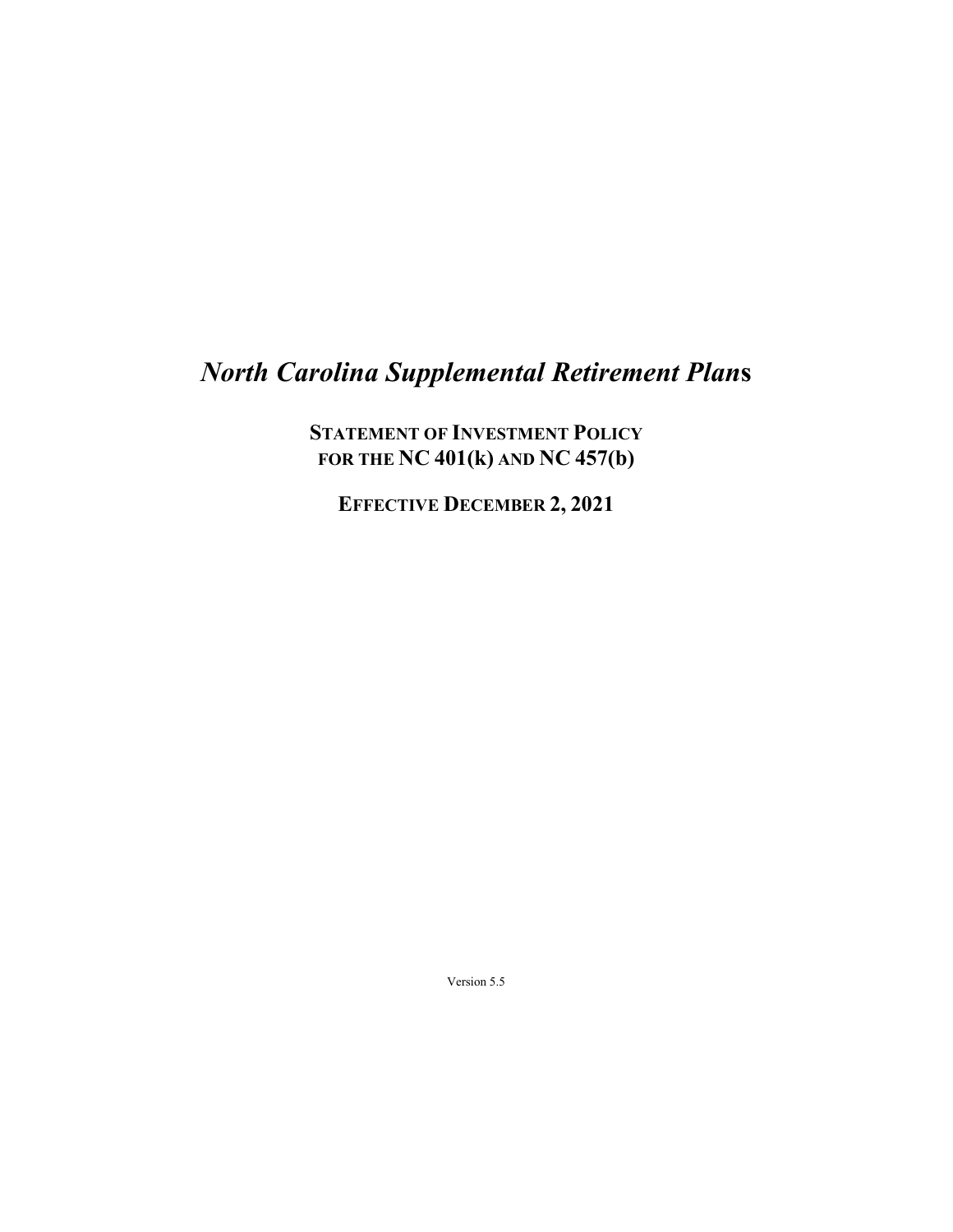## **CONTENTS**

| VI. GENERAL INVESTMENT MANAGER GUIDELINES AND CRITERIA 20 |
|-----------------------------------------------------------|
|                                                           |
|                                                           |
|                                                           |
|                                                           |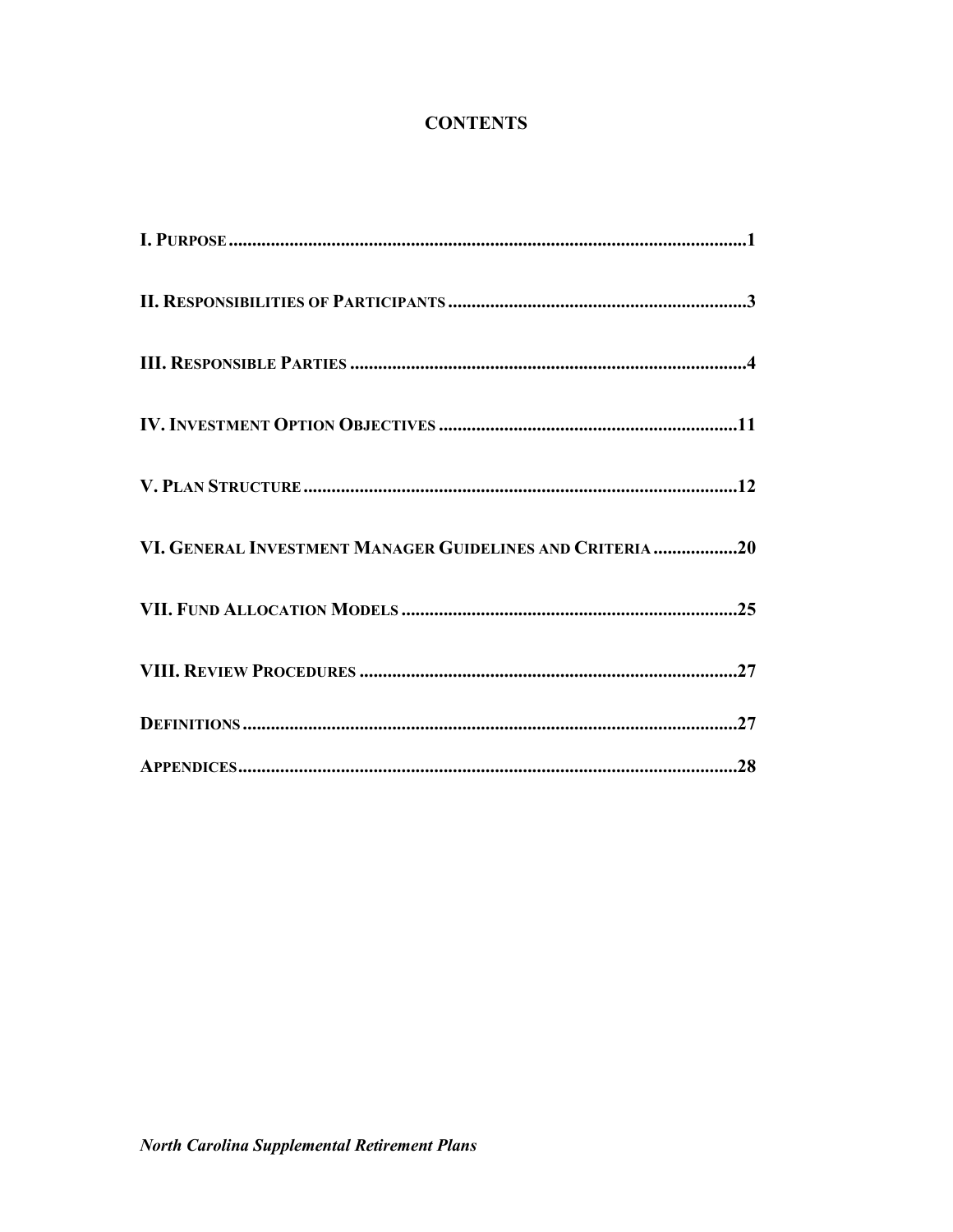## **A. PURPOSE OF THE PLANS**

The State of North Carolina has established the North Carolina Supplemental Retirement Plans with the primary purpose of providing state government and local government employers (the "Employer") with savings plans for employees to help them financially prepare for retirement. This Statement of Investment Policy covers only the North Carolina Deferred Compensation Plan (NC 457 Plan) and the North Carolina Supplemental Retirement Income Plan (NC 401(k) Plan). Throughout this document, the NC 457 Plan and the NC 401(k) Plan will be referred to as the "Plans." The Plans are designed to provide participants with a range of investment options that may be offered for investment under the Plans. The Plans are structured such that an investment option may be provided through the use of (1) mutual funds, collective trusts, or other commingled funds ("Commingled Funds"); and/or (2) separate accounts that utilize one or more outside investment advisors to manage the assets directed to that option ("Separate Accounts").

The Plans are governed and overseen by the Department of State Treasurer (the "Department") and the North Carolina Supplemental Retirement Board of Trustees (the "Board"). The overriding objective of the Plans is to provide suitable retirement vehicles for the employees of the Employer. The Board recognizes the diverse nature of employees' savings requirements, return objectives and risk tolerances, and therefore intends to provide a range of investment options in the Plans which will meet the needs of employees in various life stages and with different retirement savings requirements.

The Plans are managed with the intent that they (1) meet the applicable requirements of the Internal Revenue Code of 1986, as amended ("Code"); and (2) qualify as a participant-directed account under the fiduciary safe harbor in Section 404(c) of the Employee Retirement Income and Security Act of 1974, as amended ("ERISA"), as if the Plans are governed by that provision. Under Section 404(c) of ERISA, plan sponsors and other fiduciaries are relieved of fiduciary responsibility for investment decisions made by participants and beneficiaries if the plan offers individual accounts that permit participants and beneficiaries to exercise control over assets. In general, to qualify for Section 404(c) relief, the plan must offer at least three diversified investment options with at least quarterly liquidity.

#### **B. PURPOSE OF THE STATEMENT OF INVESTMENT POLICY**

This Statement of Investment Policy is intended to assist the Board in effectively structuring an appropriate investment menu, including establishing a prudent process for selecting, monitoring and, as necessary, replacing investment options. The purpose of this Statement of Investment Policy is to document the investment objectives and guidelines of the Plans.

These objectives and guidelines have been formulated in response to:

- The need to provide a set of policies and guidelines for each investment option to ensure that the Plans' assets are managed in a competent and professional manner;
- The need to satisfy the fiduciary obligations of the Board and the Department; and
- The need to provide a set of standards for performance evaluation of each investment option.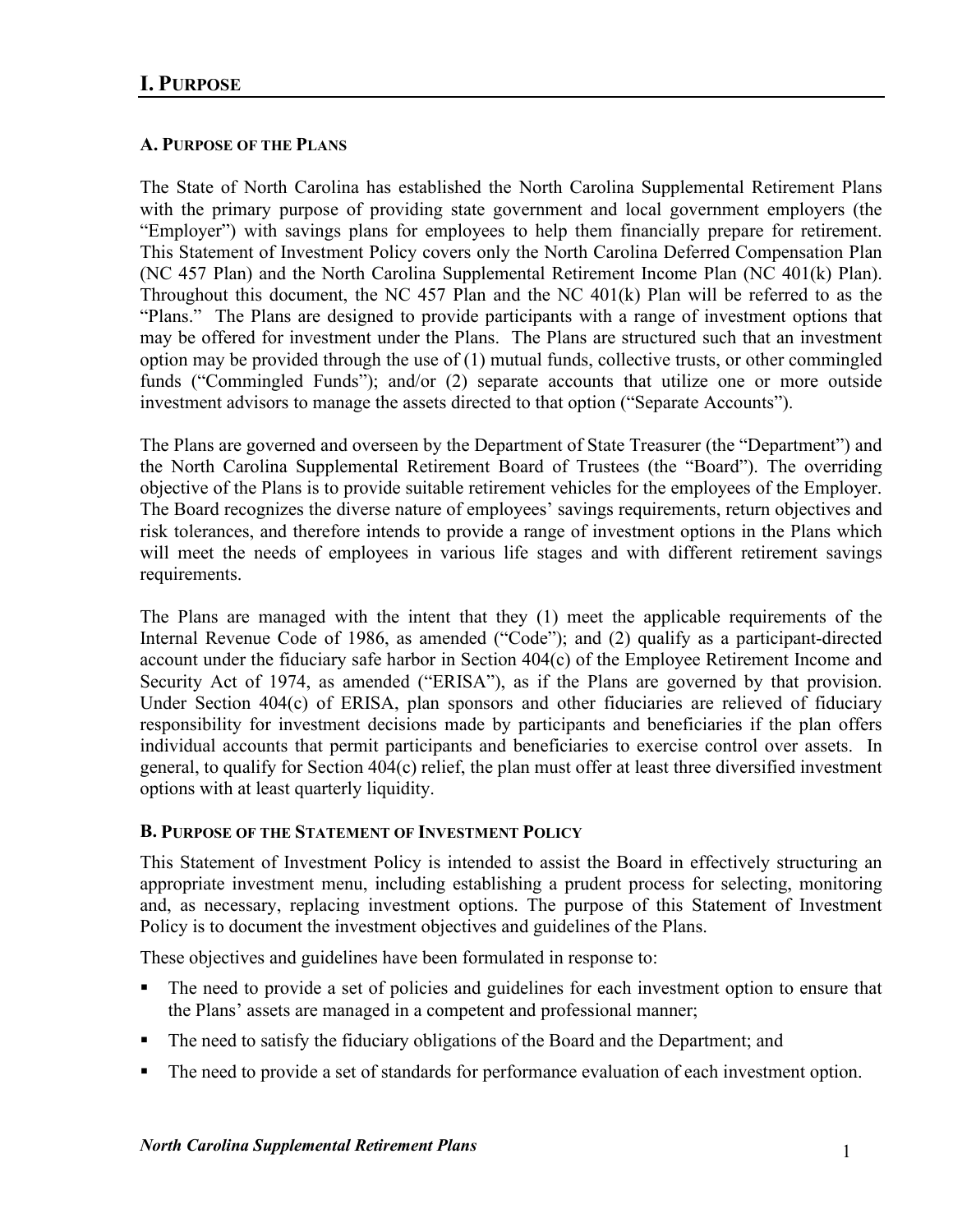This Statement of Investment Policy shall be reviewed at least annually by the Department's Investment Management Division ("IMD"), with any recommended modifications made to the Board's Investment Subcommittee and to the full Board. The Board may amend this policy to reflect changes in the capital markets, participants' objectives or demographics, legislative or regulatory changes, or other factors relevant to the Plans.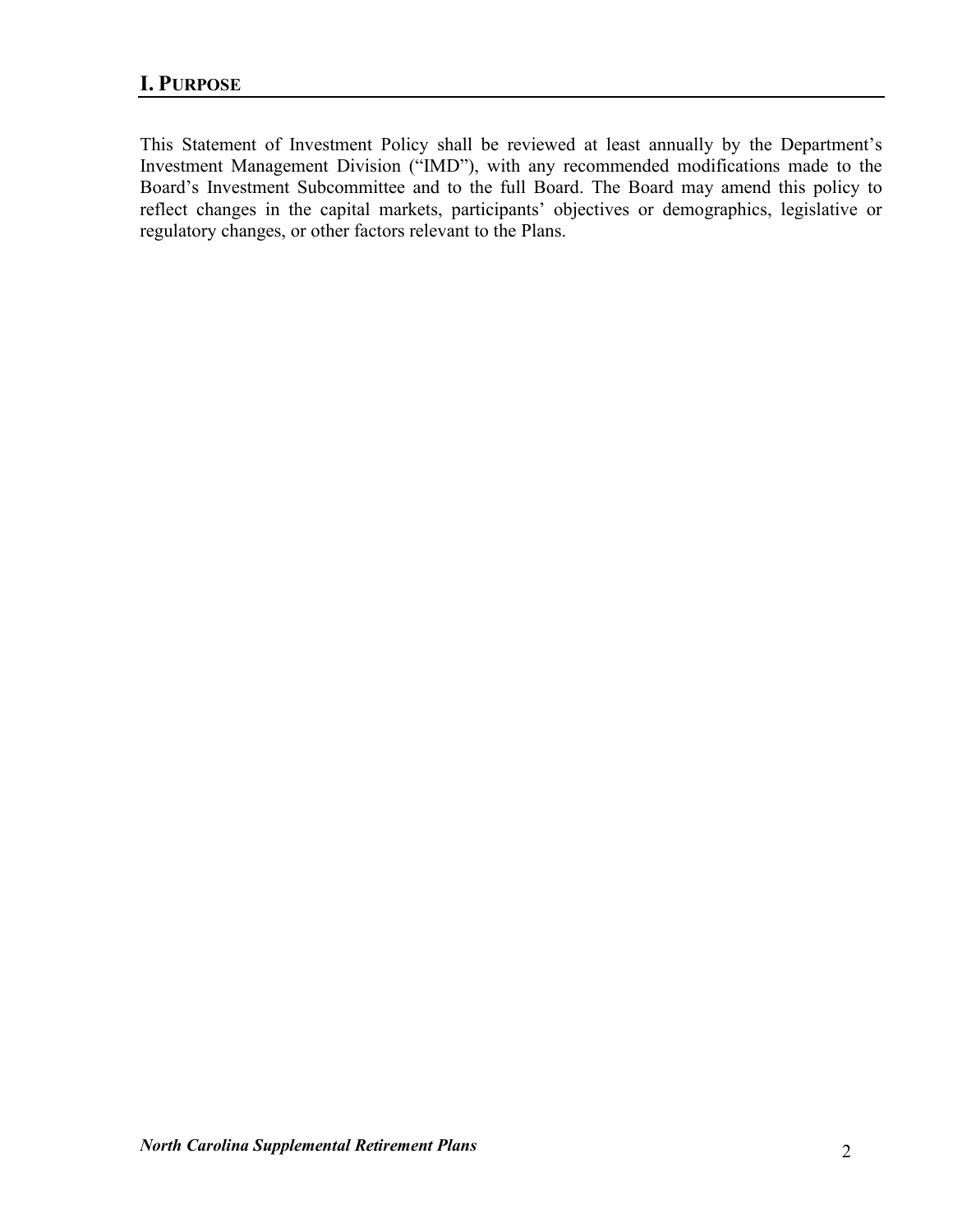The Plans are voluntary and participant-directed. As such, participants bear responsibility for (1) deciding the amount of current compensation to defer into the Plan(s); (2) developing a strategy for the investment of deferrals and Employer contributions, if applicable, in the investment options offered in the Plans; and (3) directing the investment of all funds in their accounts. The appropriate asset mix for a participant is a function of multiple factors, including age, income, length of time before funds are needed, tolerance for volatility risk, accumulation objectives, retirement income replacement objectives and other assets owned. The participant is best positioned to make the individual decision on how to allocate assets among the investment options available.

The specific responsibilities of the Plans' participants include the following:

- Determining an amount to contribute to the Plan(s) within guidelines and Internal Revenue Service ("IRS") limitations;
- Allocating existing account balances, rollover contributions and future contributions (including contributions made on behalf of the participant by the Employer) to the available investment options based on individual circumstances, goals and objectives and risk tolerances;
- Rebalancing account balances to the desired allocation, when necessary, due to market movements and/or account activity or selecting a Fund Allocation Model with automatic rebalancing; and
- Reallocating account balances and directing future contributions as personal circumstances, goals and objectives change.

It is the responsibility of the Plans' participants to determine the combination of contribution level and asset allocation that will meet their individual retirement needs. Participants are responsible for seeking advice from personal advisors, as each participant deems necessary.

Participants may elect the GoalMaker asset allocation service through Prudential as recordkeeper at no additional cost. GoalMaker provides a model portfolio and asset allocation utilizing the investment options available in the Plans based on a participant's years to retirement and risk tolerance.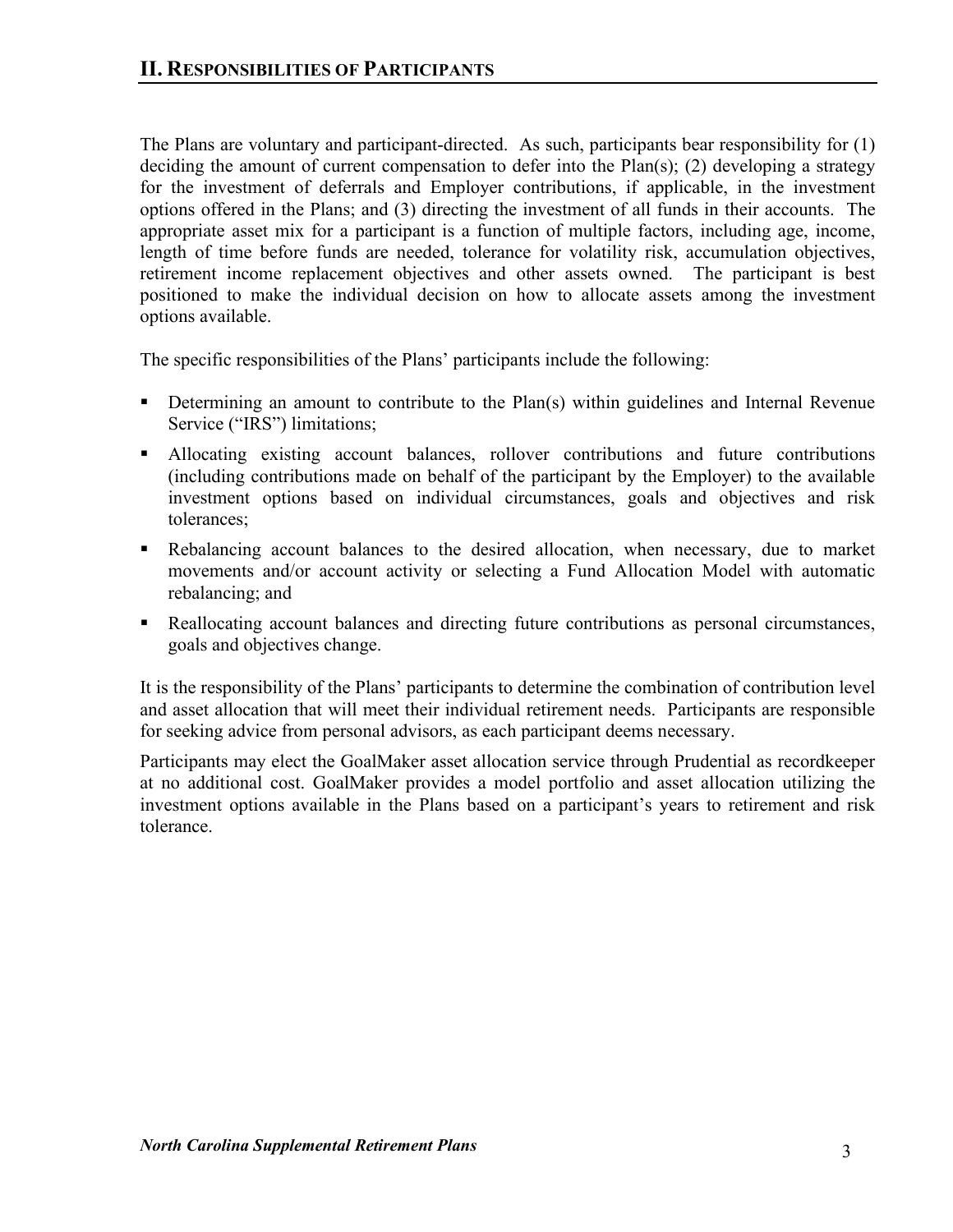The fiduciaries of the Plans will act in the sole interest of the Plans' participants and beneficiaries and for the exclusive purpose of providing benefits to participants and beneficiaries and defraying the reasonable expenses of administering the Plans. Those fiduciaries exercising investment authority will act as prudent investors as defined by the North Carolina Uniform Prudent Investor Act. Fiduciaries must comply with the provisions of this Statement of Investment Policy.

The specific responsibilities of the parties are detailed below.

## **A. BOARD OF TRUSTEES**

The Board has the final responsibility for approving this Statement of Investment Policy and monitoring the execution of the procedures, standards, goals and guidelines set forth in this policy. Specific responsibilities of the Board include:

## **1. Planning**

- Approve the types of investment options offered within the Plans so as to provide a broad range of options along the risk/return spectrum;
- Approve the appropriate investment structure for each option, taking into consideration the performance, risk and cost of each potential structure;
- Approve the appointment and removal of investment managers, including any delegated glidepath providers;
- Approve the appointment and removal of an investment consultant(s), as necessary or appropriate, (1) to render advice on the investment program, the selection of investment funds and managers, the evaluation of investment performance, funds and managers; and (2) to perform other duties, as appropriate;
- Approve investment performance objectives for each investment option and manager;
- Monitor, or cause to be monitored, the investment performance of the Plans' investment options and managers; and
- Approve glidepath(s) for the Tier I investment option, considering participant demographics, objectives, and risk tolerance.

## **2. Operations**

- Approve the appointment and removal of the recordkeeper, custodian or other major service providers;
- Delegate responsibilities to the Department of State Treasurer, as appropriate;
- Delegate administrative duties, as appropriate, to the recordkeeper, custodian or other service providers; and
- Approve and monitor participant communications plans and strategies, e.g., the general investment characteristics of each investment option to participants, including risk considerations. The Employer and the selected plan providers will supply information regarding the investment options and basic principles of investing to participants to help address the factors affecting asset allocation. However, the dissemination of information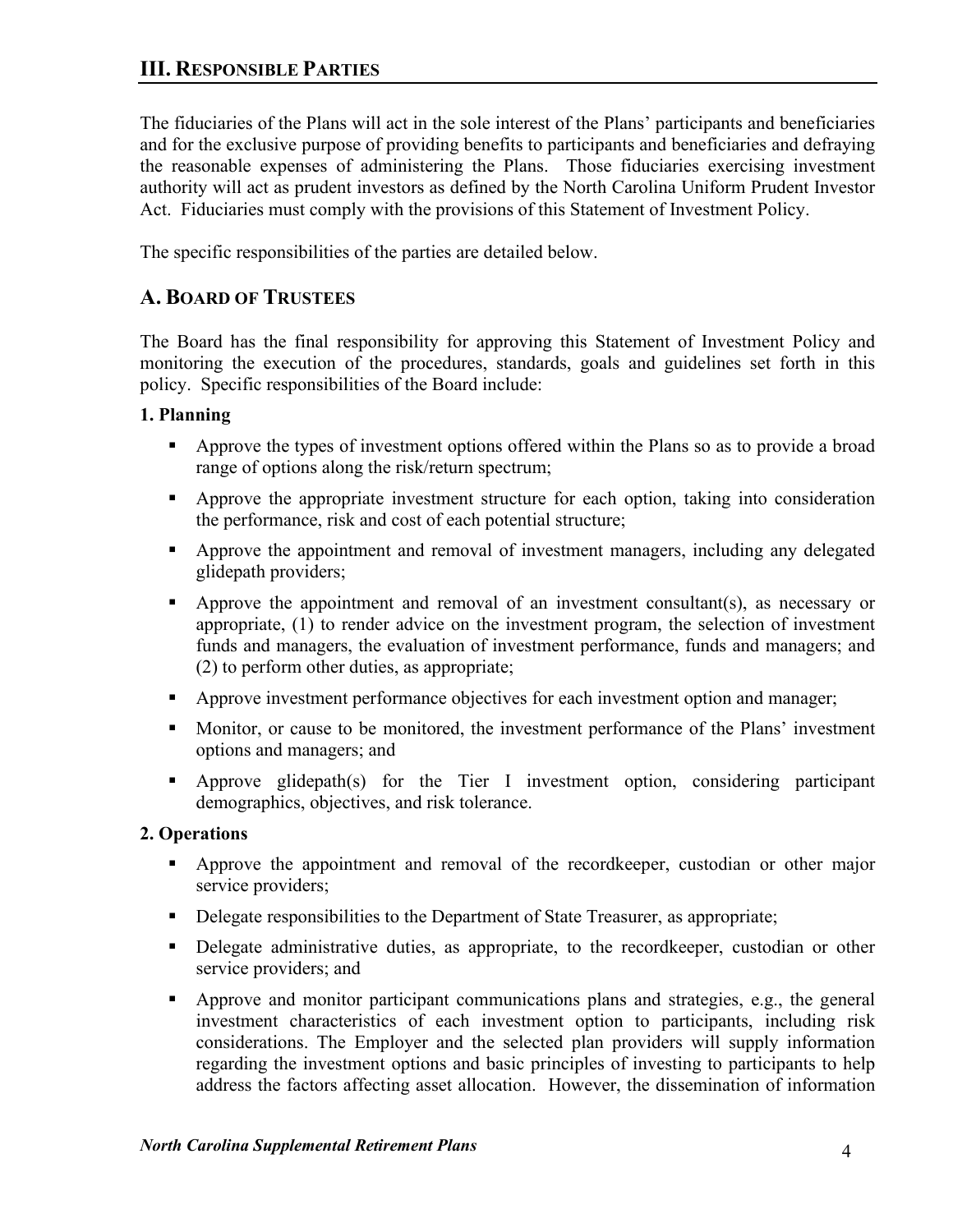and the provision of investment options by the Plans do not constitute investment advice to participants.

## **3. Control**

- Review and evaluate results of the investment options against established performance and risk standards;
- Review and evaluate the results of individual investment managers against established performance standards or other established guidelines;
- Take whatever corrective action is deemed prudent and appropriate when an investment option or investment manager fails to perform against established policy objectives, guidelines and standards. The Board will also monitor the soundness of the investment managers which are retained by the Plans and their investment processes and will take corrective action, if necessary; and
- **Monitor Plan costs and the effectiveness of operations.**

## **B.INVESTMENT SUBCOMMITTEE**

The Board does not currently have an Investment Subcommittee. As provided in the Board's charter, the duties of the investment subcommittee, as described in this policy, are consolidated with the functions of the full Board. However, the Board may create an investment subcommittee, on a temporary or ad hoc basis as necessary to address specific investment-related issues, including the performance of the Investment Subcommittee's functions, as described in this policy. References to the Investment Subcommittee in this Policy apply only if an Investment Subcommittee has been established by the Board and assigned the function assigned to the Investment Subcommittee in such reference.

With respect to management of the investments of the Plans, the oversight responsibility of the Board may be delegated to an Investment Subcommittee of the Board. The Investment Subcommittee does not have final discretion to approve relevant items. The Investment Subcommittee is expected to make recommendations for the Board's approval. Following final approval, the Investment Subcommittee may be given the authority to implement all matters relevant to the Board's decision. The Investment Subcommittee must be comprised of Board of Trustees members nominated by the Board Chair and ratified by the Board. The responsibilities of the Investment Subcommittee may include the following:

- Make recommendations regarding the selection of qualified investment managers which fulfill the criteria of the identified asset class;
- Monitor investment results of each investment option and manager in the Plans by means of regular review and analyses to determine whether those responsible for investment results are meeting guidelines and criteria;
- Recommend appropriate action to the Board if objectives are not being met or if policies and guidelines are not being followed;
- Review this Statement of Investment policy and recommend modifications to it, as needed;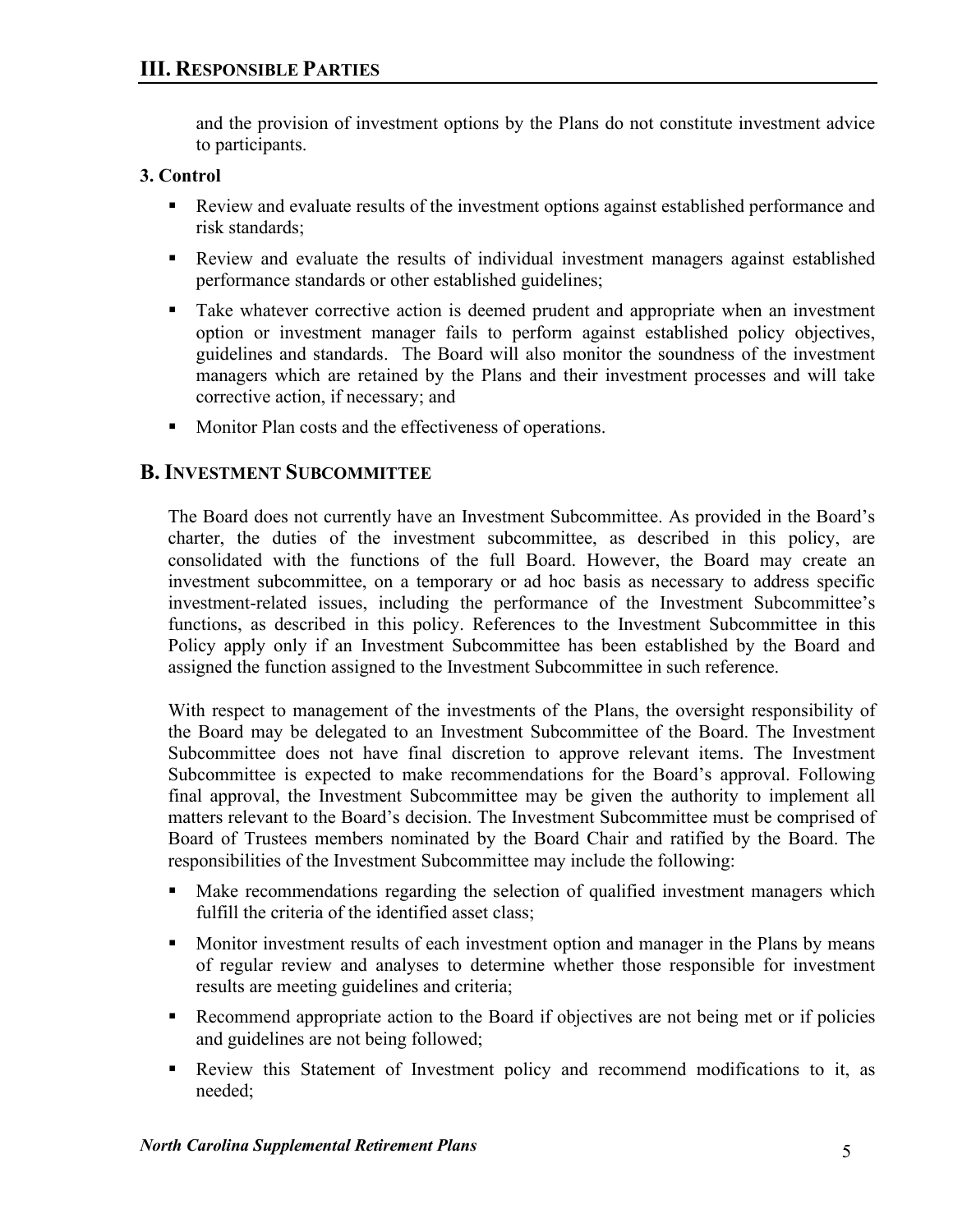- Recommend a rebalancing policy to the Board for approval; and
- Recommend a glidepath.

## **C. INVESTMENT MANAGER**

The Board will hire, or cause to be hired, individual investment managers (or sub-advisors) to execute the various investment mandates described in this document. The investment managers have responsibility for implementing and monitoring the procedures, standards, goals, and guidelines prescribed to them by the Board through this document and the agreement between the investor and investment manager, commonly referred to as the investment management agreement (IMA). Specific responsibilities of the investment managers include:

- Accept investment discretion for the Plans' assets as directed by the Board or its designee, and invest according to the stated investment philosophy and strategy as dictated in: A) the Commingled Fund's prospectus or other guidelines; or B) the investment guidelines agreed upon with each manager of individual assets;
- Issue prospectuses, quarterly and annual reports and other pertinent information regarding the Plans' assets under their management on a timely basis to the Board and/or their designees;
- Meet as required with the Board and/or their designees to review portfolio and investment results;
- Notify the Board and/or their designees in advance of potential material changes in fund, strategy and firm operation under consideration or about to be implemented. This includes organizational, personnel or strategy changes that may impact asset management;
- **Provide the Board and/or their designees with a monthly or quarterly accounting of assets** as requested by the Board or designee;
- Monitor compliance with laws, regulations, and contractual terms, including investment guidelines, and promptly report any violations thereof and proposed resolution plans to designated representatives of the Department and Investment Consultant; and
- Issue detailed quarterly reporting to the Board and/or their designees (including the investment consultant), which includes the following information:
	- The market value of account assets as of the last business day of each quarter;
	- Time-weighted rates of return measured net of investment management fees and all expenses or gross of fees (as appropriate) for the current quarter, year-to-date and historical time periods, including returns since inception, compared to appropriate benchmarks;
	- Average account characteristics and number of holdings as of the last business day of each quarter;
	- Current investment strategy;
	- Changes implemented over the prior quarter;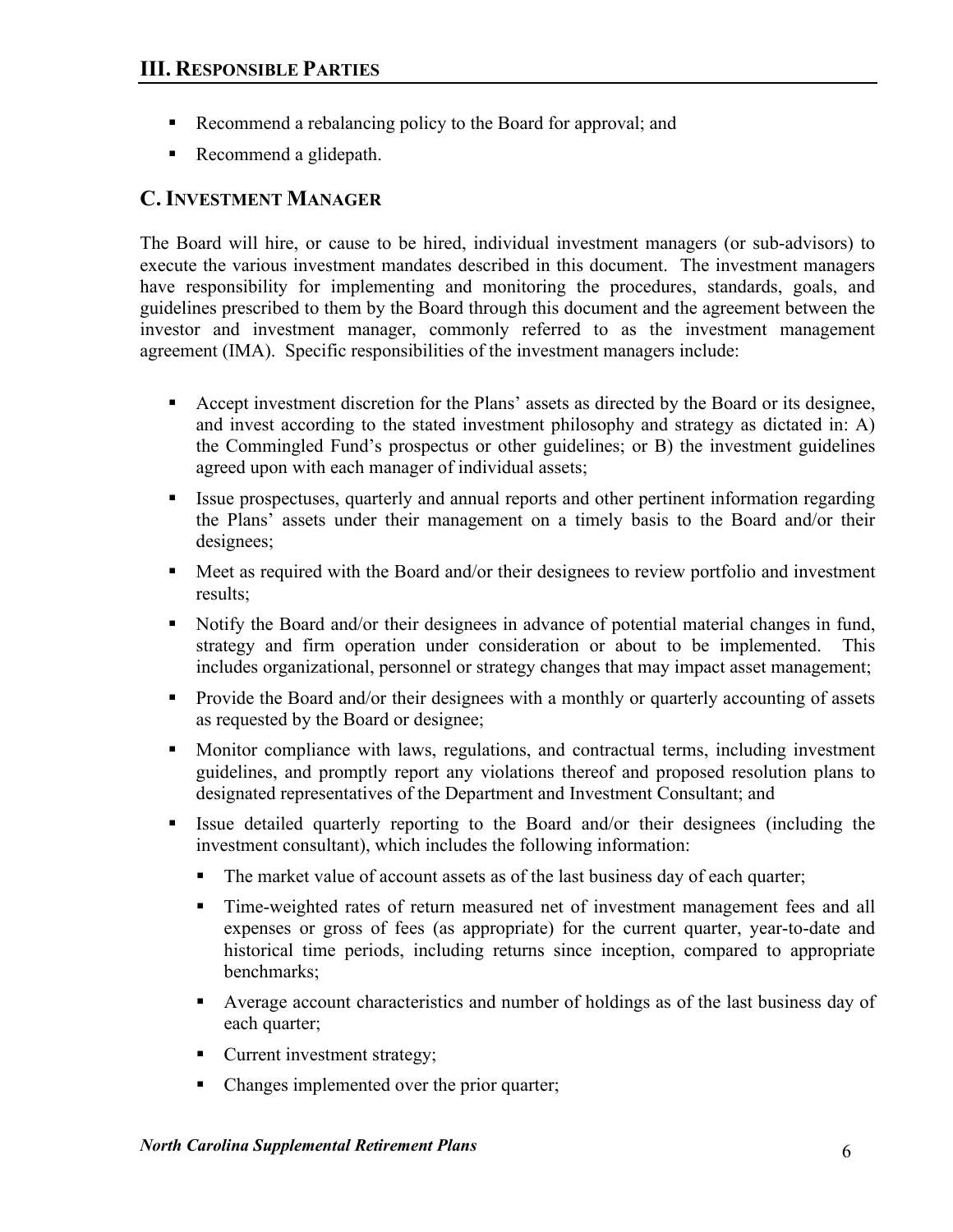- **Personnel changes and other material organizational events; and**
- Other items that may be requested from time-to-time by the Board and/or their designees.

## **D. RECORDKEEPER**

The recordkeeper has been delegated by the Board the responsibility for maintaining participant accounts and facilitating participant actions. In addition, the recordkeeper has the following responsibilities:

- Enroll participants;
- Execute the Plans' participant communication activities;
- Allocate and transfer the Plans' assets among permitted investment options as directed by the Board or the participants of the underlying Plan(s) through the Plan's custodian;
- Make payments from the Plans to such participants or beneficiaries of the Plans as directed and as permitted by the Plans' documents;
- **Provide a written accounting of all investments and all receipts, disbursements, income,** expenses, and other transactions of the Plans at month end; and
- Reconcile account balances with custodian.

## **E. CUSTODIAN**

The duties of the custodian include the following:

- **Provide custody and safekeeping of the Plans' assets;**
- Allocate and transfer the Plans' assets among permitted investment options as directed by the Board, Departmental staff or the participants of the underlying Plans;
- Allocate and transfer assets among investment managers within the Plans' investment options as directed by the Board or its designee;
- **Provide a monthly report detailing the allocation of all of the Plans' assets among the** investment options and investment managers;
- **Provide a written accounting of all investments and all receipts, disbursements, income,** expenses, and other transactions of the Plans at month end;
- Reconcile asset account balances with the recordkeeper;
- Reconcile asset account positions with investment managers;
- Produce manager compliance reports for Departmental staff;
- **Provide calculation of an accurate and timely daily NAV; and**
- **Provide calculation and timely provision of accurate performance data.**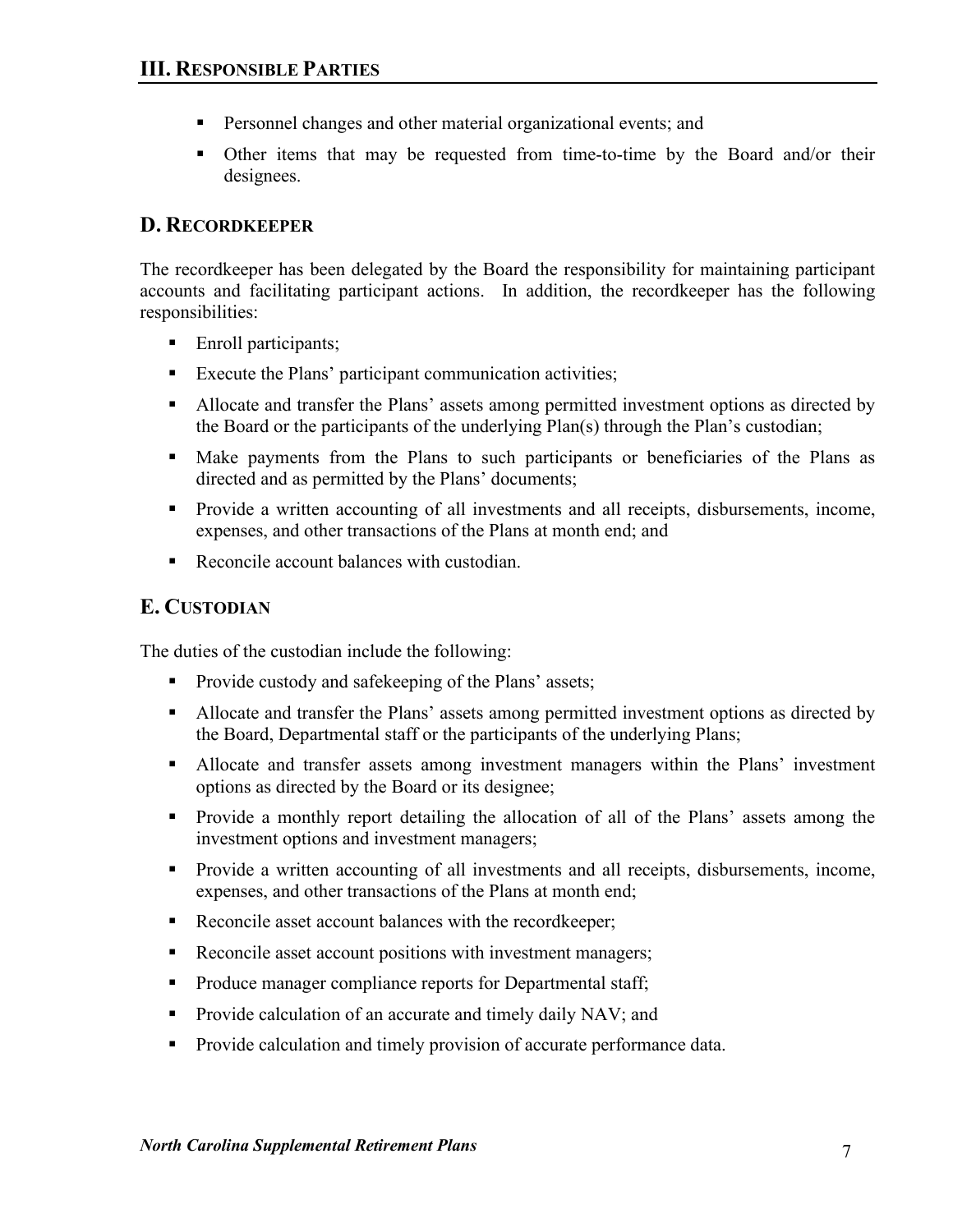## **F. INVESTMENT MANAGEMENT DIVISION STAFF**

The duties of the Investment Management Division ("IMD") staff, working with the assistance of an Investment Consultant, include:

- Regularly monitor the adherence of investment options and investment managers to stated investment policies, objectives and guidelines; identify any material deviations from stated investment policies, objectives and/or guidelines; coordinate the resolution of compliance issues with investment managers and the Investment Consultant, if necessary;
- **Provide recommendations to the Board, or the Investment Subcommittee as appropriate,** on hiring, terminating, or placing on watch an investment manager, either as requested by the Board or on their own initiative;
- Review the rebalancing of investment managers within fund options as needed;
- **Provide recommendations to the Board on the structure or number of investment options;**
- Review investment managers' guidelines and recommend changes as necessary;
- Meet periodically with the Board and/or their designees to review performance of the investment options within the context of this Statement of Investment Policy;
- Review at least annually this Statement of Investment Policy and recommend modifications to the Board and/or their designees as appropriate;
- Notify the Board and/or their designees of any organizational or strategy changes to the investment funds and investment managers and the underlying reasons;
- Keep the Board and/or their designees informed about current investment trends and issues;
- Perform due diligence on investment managers and contribute to the negotiation of investment management agreements;
- **Provide backup management and oversight of the custodian;**
- Recommend a glidepath to the Board and review the glidepath and oversee rebalancing as necessary;
- Review the derivatives holdings in each Separate Account on a quarterly basis and, as needed, provide a written report to the Board, the Investment Subcommittee, and/or their designees regarding the derivatives holdings and their potential impact on the Plans given a worst case scenario; and
- Oversee and manage the Investment Consultant relationship in order to ensure the duties assigned through this Statement of Investment Policy are performed cost-effectively and consistent with industry standards.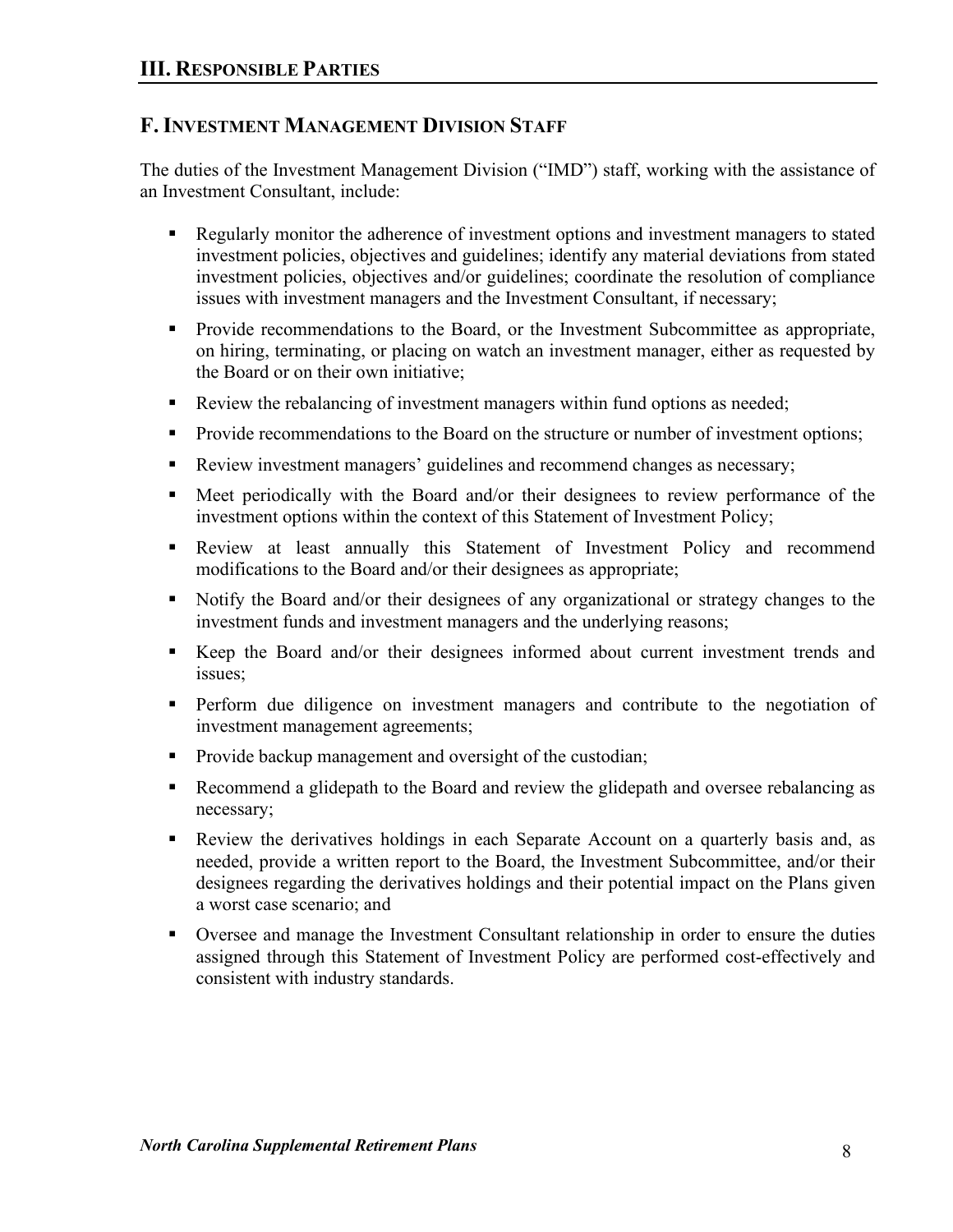## **G.INVESTMENT CONSULTANT**

The duties of the investment consultant include:

- **Provide recommendations to the Board, or the Investment Subcommittee as appropriate,** on hiring, terminating, or placing on watch an investment manager, either as requested by the Board or on its own initiative;
- **Provide recommendations to the Board on the structure and number of investment options;**
- Review investment managers' guidelines and recommend changes as necessary;
- Perform due diligence on investment managers;
- Review the allocations to the investment managers within the white label fund options.
- Notify the Board and/or their designees of any organizational or strategy changes to the investment funds and investment managers and the underlying reasons;
- Keep the Board and/or their designees informed about current investment trends and issues; and
- Issue a quarterly report to the Board, the Investment Subcommittee, and/or their designees that includes the following information:
	- The market value of the Plans' assets as of the last business day of the most recent calendar quarter;
	- The portion of Plans' assets allocated to each investment option as of the last business day of the most recent calendar quarter;
	- Time-weighted rates of return and risk for all options measured net of investment management fees and all expenses or gross (as appropriate) relative to a peer group universe and a market benchmark for the most recent calendar quarter, year-to-date and historical time periods since inception;
	- Portfolio characteristics (such as sector allocation, market capitalization, valuation ratios, credit quality) as appropriate for each investment option and investment manager relative to the appropriate benchmark as of the last business day of the most recent calendar quarter; and
	- A summary of the economic and market environment;

## **H. RETIREMENT SYSTEMS DIVISION STAFF**

The duties of the Department's Retirement Systems Division staff include:

- Coordinate presentations of IMD staff and the Investment Consultant to the Board and Investment Subcommittee;
- Coordinate activities of the IMD staff in the fulfillment of duties as assigned by the Board;
- Contribute to the drafting and review of contracts and Investment Management Agreements;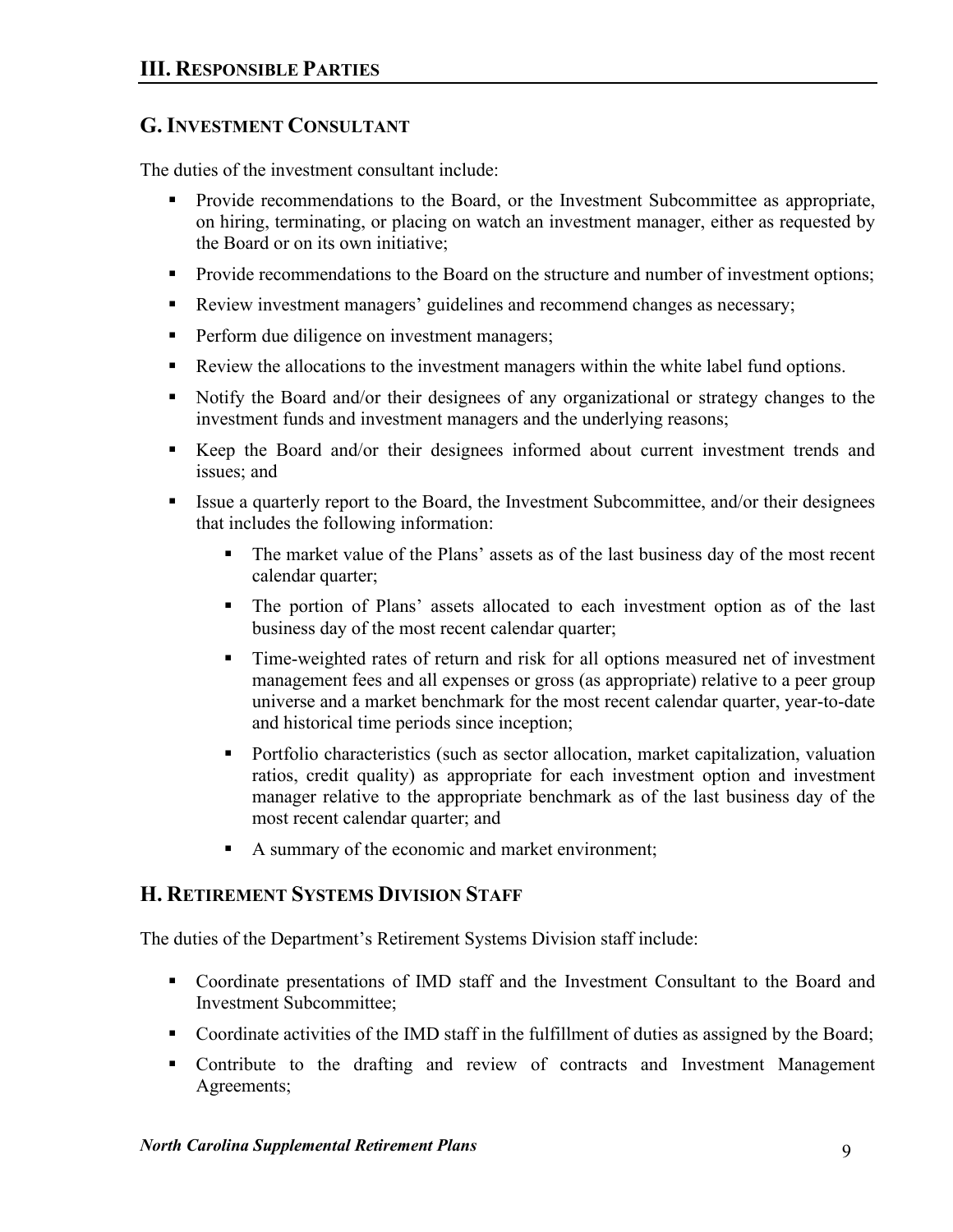- **Execute contracts at the Board's direction;**
- Oversee the day-to-day activities of the recordkeeper and custodian;
- Liaise with the Department's Financial Operations Division for purposes of financial reporting and audits; and
- Facilitate the presentation of information to the Board.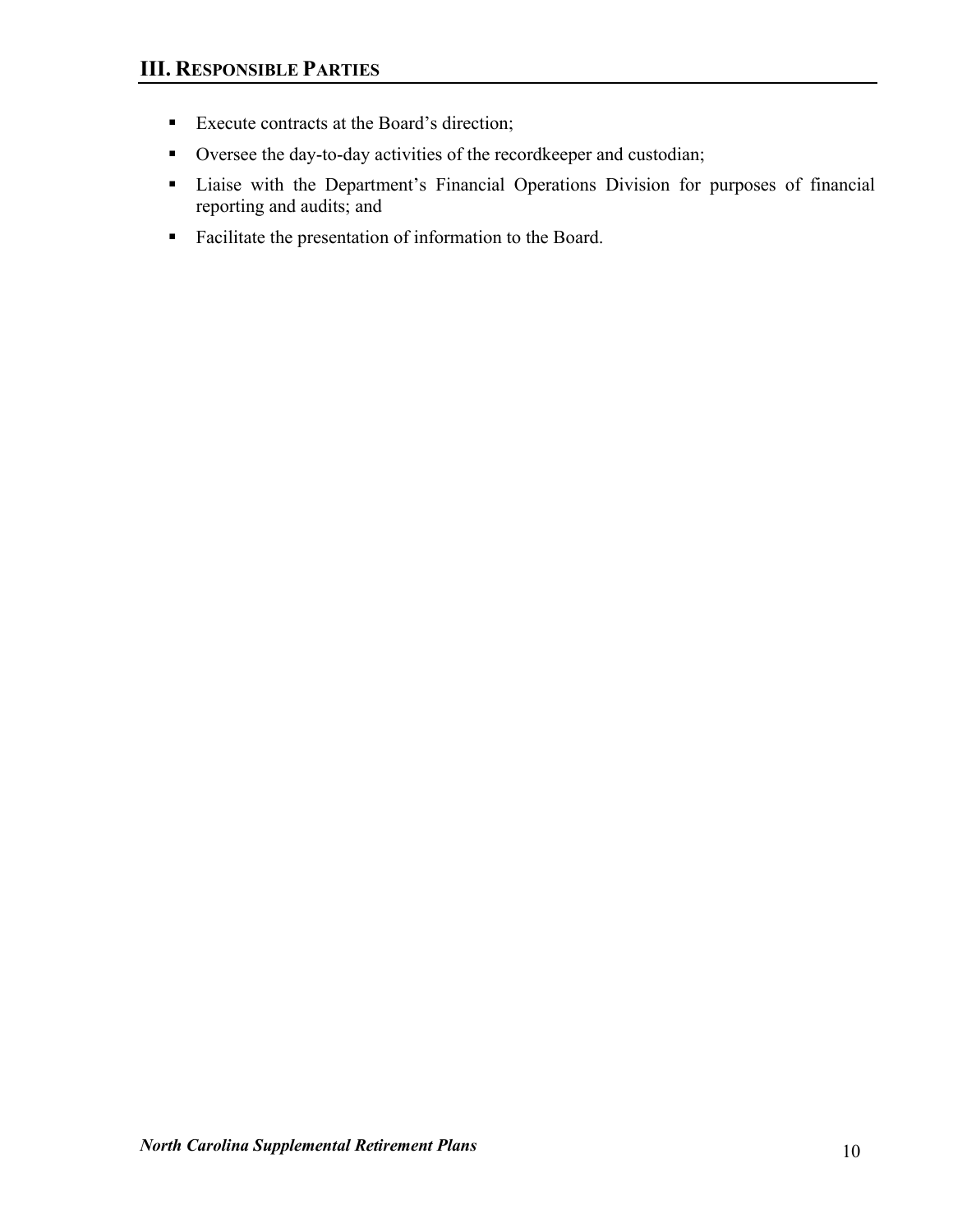The Plans will offer an array of investment options, each with different risk and return characteristics, which will enable a participant to construct a portfolio that, in the aggregate, should meet his/her own individually desired risk and return characteristics and investment goals through separate, diversified investment options.

The following investment options, having the general investment characteristics outlined below, are authorized to be offered within the Plan:

| <b>Asset Class</b>          | Fund                                | Objective                                                                                                                                                                                                                                              |
|-----------------------------|-------------------------------------|--------------------------------------------------------------------------------------------------------------------------------------------------------------------------------------------------------------------------------------------------------|
| Principal Preservation      | Stable Value Fund                   | Preservation of principal and stable income                                                                                                                                                                                                            |
|                             | Fixed Income Index<br>Fund          | Track the performance of the Bloomberg<br>Capital US Aggregate Bond Index                                                                                                                                                                              |
| <b>Fixed Income</b>         | <b>Fixed Income Fund</b>            | Moderate principal growth with low risk of<br>principal loss through investment in a<br>diversified portfolio of bonds                                                                                                                                 |
|                             |                                     |                                                                                                                                                                                                                                                        |
| <b>Inflation Sensitive</b>  | <b>Inflation Responsive</b><br>Fund | Provide participants of the Plan with a<br>diversified real assets option focused on<br>providing exposure to asset classes that are<br>positively correlated with inflation, including,<br>but not limited to, TIPS, commodities, and<br><b>REITs</b> |
|                             | <b>TIPS Fund</b>                    | Track the performance of the Bloomberg 1-10<br>Year U.S. Government Inflation-linked Bond<br>Index                                                                                                                                                     |
|                             | Large Cap Index Fund                | Track the performance of the Standard &<br>Poor's 500 Index                                                                                                                                                                                            |
| Large Cap US Equity         | Large Cap Core Fund                 | Long-term capital appreciation of larger<br>capitalization stocks while pursuing both value<br>and growth investment styles                                                                                                                            |
|                             | Small/Mid Cap Index<br>Fund         | Track the performance of the Russell 2500<br>Index of smaller capitalization stocks                                                                                                                                                                    |
| Small/Mid Cap US<br>Equity  | Small/Mid Cap Fund                  | Long-term capital appreciation of smaller<br>capitalization stocks while pursuing both value<br>and growth investment styles                                                                                                                           |
|                             | <b>International Index</b><br>Fund  | Track the performance of the MSCI ACWI ex-<br>US IMI Index                                                                                                                                                                                             |
| <b>International Equity</b> | <b>International Fund</b>           | Long-term growth of capital utilizing a<br>diversified portfolio of companies, including<br>small, mid and large cap securities, located                                                                                                               |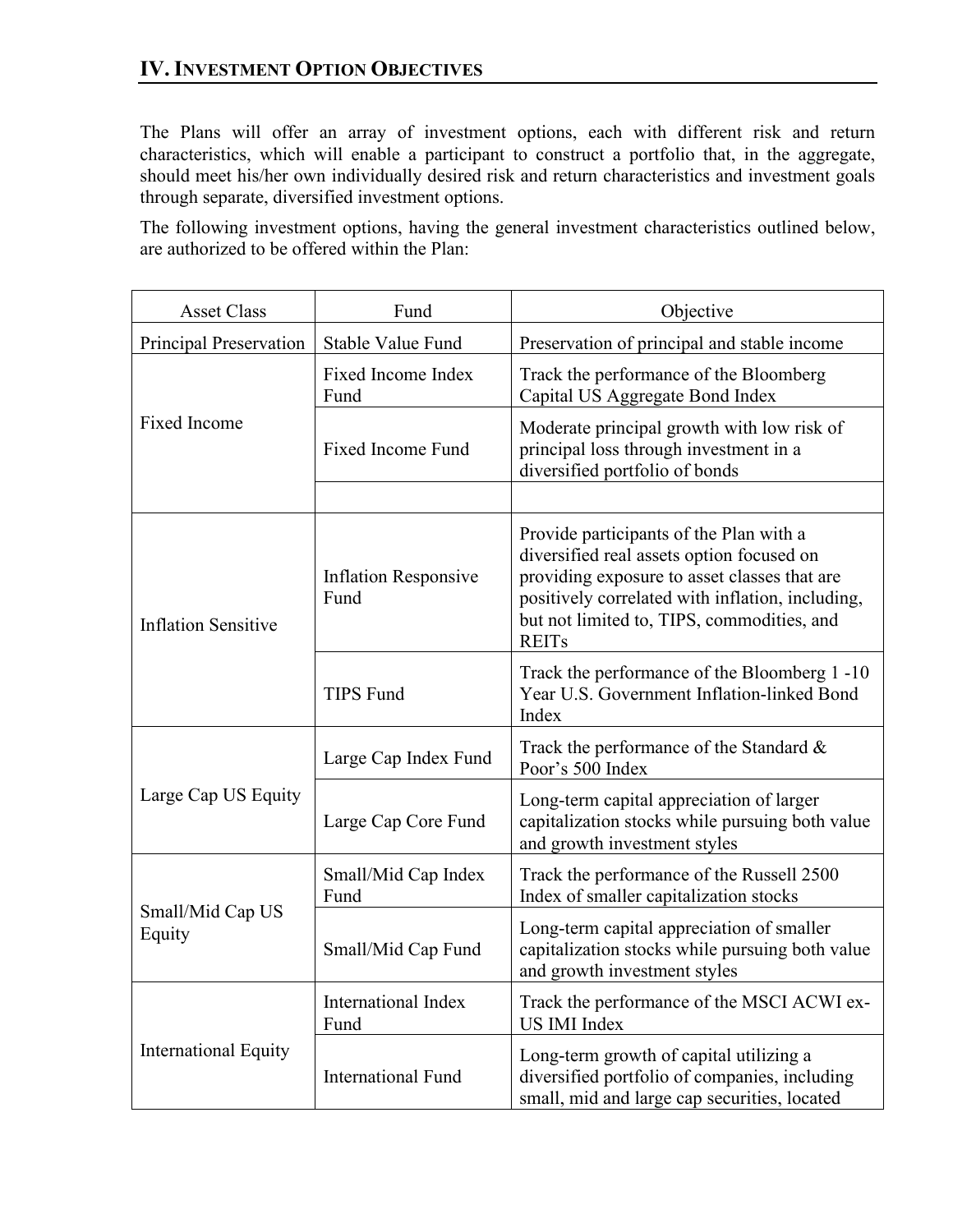|  | outside the United States |
|--|---------------------------|
|  |                           |

Additionally, the Plans are authorized to provide at least three Model Allocation options that reasonably span the risk/return spectrum. These investment options are more fully described in Section VII and are provided for participants that desire a professionally constructed asset/fund allocation. The Board will periodically review the investment needs of the participants of the Plan(s) to determine if these options should be modified, some options eliminated, or additional options added to the Plans.

## **Default Investment Option**

The Plans provide for a Default Investment Option when a plan participant has not made an affirmative investment election. The Board has chosen the Moderate Allocation Model with an assumed target retirement age of 65 as the default investment option. The Board shall monitor the investment option in accordance with the investment guidelines and criteria section of this policy.

#### **Investment Manager Selection**

The Board will approve investment managers for the Plans' assets consistent with the requirements of the mandate for the applicable option described in Section V. The Board will take into consideration:

Firm Stability Investment Team and Process Realized and Prospective Performance and Risk Fees and Expenses

Investment options may be implemented through either a single investment manager or through multiple investment managers. This arrangement permits the creation of an investment program that provides diversification across multiple best-in-class investment managers where appropriate.

Each investment option will have a target allocation to each underlying investment manager within that option and an allowable range around that target allocation. These targets and ranges are specified for each option in Appendix B to this document. The allocation of assets between multiple investment managers in each option will be monitored by the custodian. Periodic cash flows into or out of an option may be utilized to move the allocation between investment managers back toward the target for that option. On a quarterly basis the allocation between investment managers will be reviewed and rebalanced if necessary.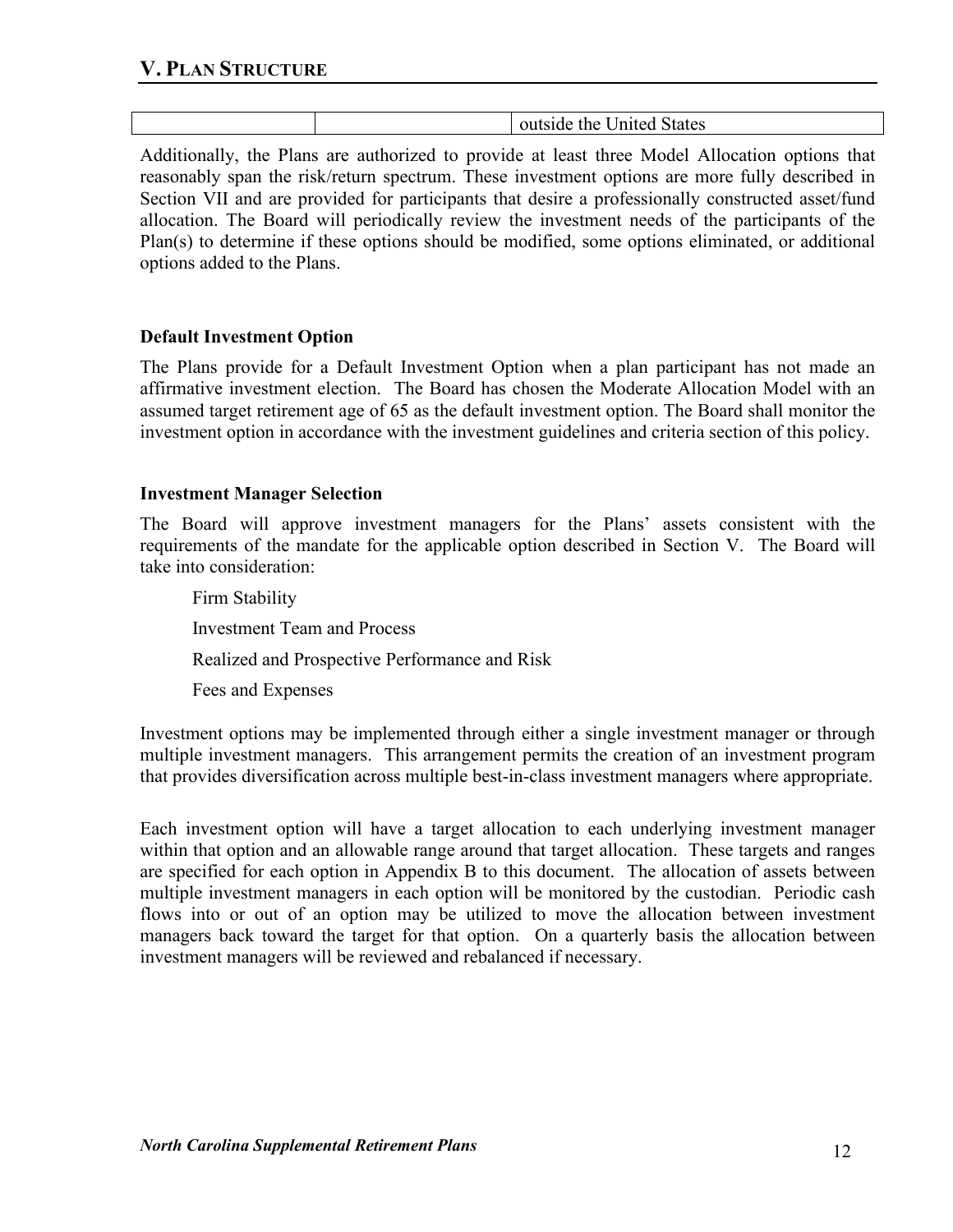## **Stable Value Fund**

The Stable Value Fund is intended to be the lowest risk investment option offered in the Plans. It will be invested primarily in investment contracts with insurance companies and other financial institutions that are backed by fixed income securities. These investment contracts will credit investor's principal accounts with a stable rate of interest.

## **Investment Objective**

The primary objective of the Stable Value Fund is the preservation of principal. In addition, the stable value fund seeks to provide a credited rate of interest while providing book value liquidity for participant directed transactions.

## **Investment Management**

The option's assets will be invested primarily in fixed income securities wrapped by investment contracts to provide book value liquidity.

## **Performance Objectives**

The performance of the portfolio is expected to outperform the 3-Year Constant Maturity Treasury (CMT) yield over a full interest/market cycle on a net of fee basis. Performance will be further evaluated against the 91-Day Treasury Bill Index plus 1.50% on a net of fee basis over an interest rate cycle. Performance should be competitive with the median of a universe of stable value funds over three-year periods and outperform over five-year periods.

## **Fixed Income Fund**

The Fixed Income Fund was established to provide participants of the Plan with an actively managed fixed income option that is intended to provide exposure to the broad domestic fixed income market.

#### **Investment Objective**

The primary investment objective of the Fixed Income Fund is to provide investment growth through interest income with the potential for low to moderate capital appreciation and low volatility. The option will be actively managed to enhance returns.

#### **Investment Management**

The Board recognizes that no investment manager is able to provide consistently superior returns in all time periods. Therefore, the Board has determined that multiple investment managers will be retained to manage portions of the option's assets. This will provide diversification for the option by investment organization. A table of the current investment managers for this option, their target allocations and the allocation range for each manager is shown in Appendix B.

#### **Performance Objectives**

The fund seeks to: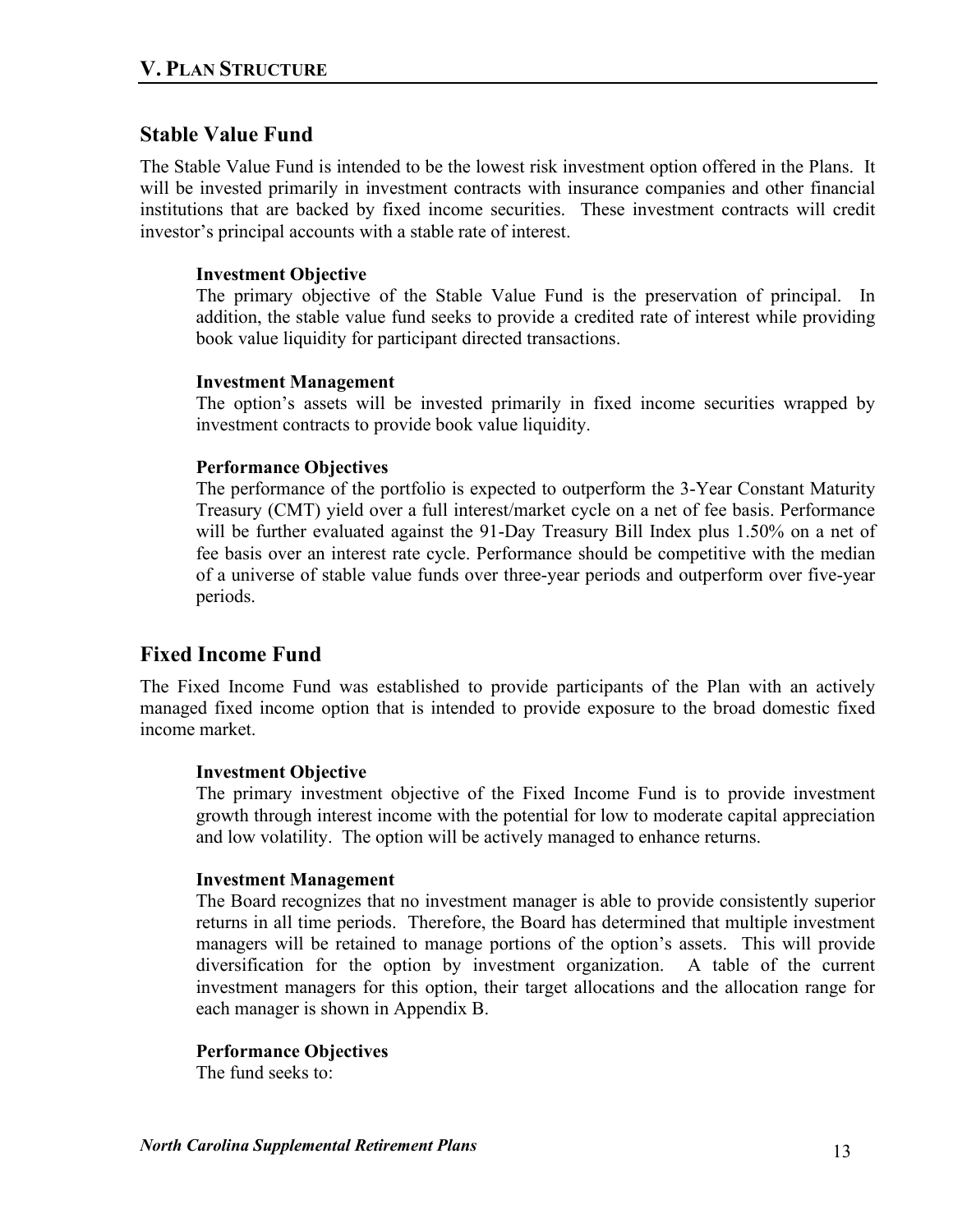- Provide a rate of return that exceeds that generated by the Bloomberg Capital Aggregate Index over rolling five-year periods. The option's returns should remain competitive with the Bloomberg Capital Aggregate Index returns over rolling three-year periods.
- Provide a rate of return that places above the median manager in a universe of U.S. core bond or core plus (as appropriate) fixed income managers over rolling fiveyear periods. The option's returns should remain competitive with the universe over shorter, rolling three-year periods.
- Maintain a risk level, as measured by the standard deviation of quarterly returns, which does not exceed 125% of the risk of the Bloomberg Capital Aggregate Index over rolling five-year periods.

## **Fixed Income Index Fund**

The Fixed Income Index Fund is intended to provide passive exposure to the broad domestic fixed income market.

## **Investment Objective**

The primary investment objective of the Fixed Income Index Fund is to provide a lowcost, passive bond investment option that will provide exposure to the income and capital appreciation of the US bond market.

#### **Investment Management**

The Board has determined that this option will be managed by a single investment manager.

## **Performance Objectives**

The option should provide a return that closely tracks that of the Bloomberg Capital US Aggregate Bond Index. The tracking error to this objective should be less than 0.15% annually gross of fees.

## **Inflation Responsive Fund**

The Inflation Responsive Fund was established to provide participants of the Plan with a diversified real assets option focused on providing exposure to various asset classes which show a correlation or sensitivity to inflation over various market environments.

## **Investment Objective**

This fund seeks to provide participants with protection from rising inflation by investing in several asset classes that are expected to be positively correlated to the Consumer Price Index ("CPI"), especially during periods when the CPI is increasing. Since the Consumer Price Index is not an investible index the strategy will not keep up with inflation in all markets and may expose investors to negative returns. The asset classes in which the fund will invest may include, but are not limited to, TIPS, commodities, and REITs.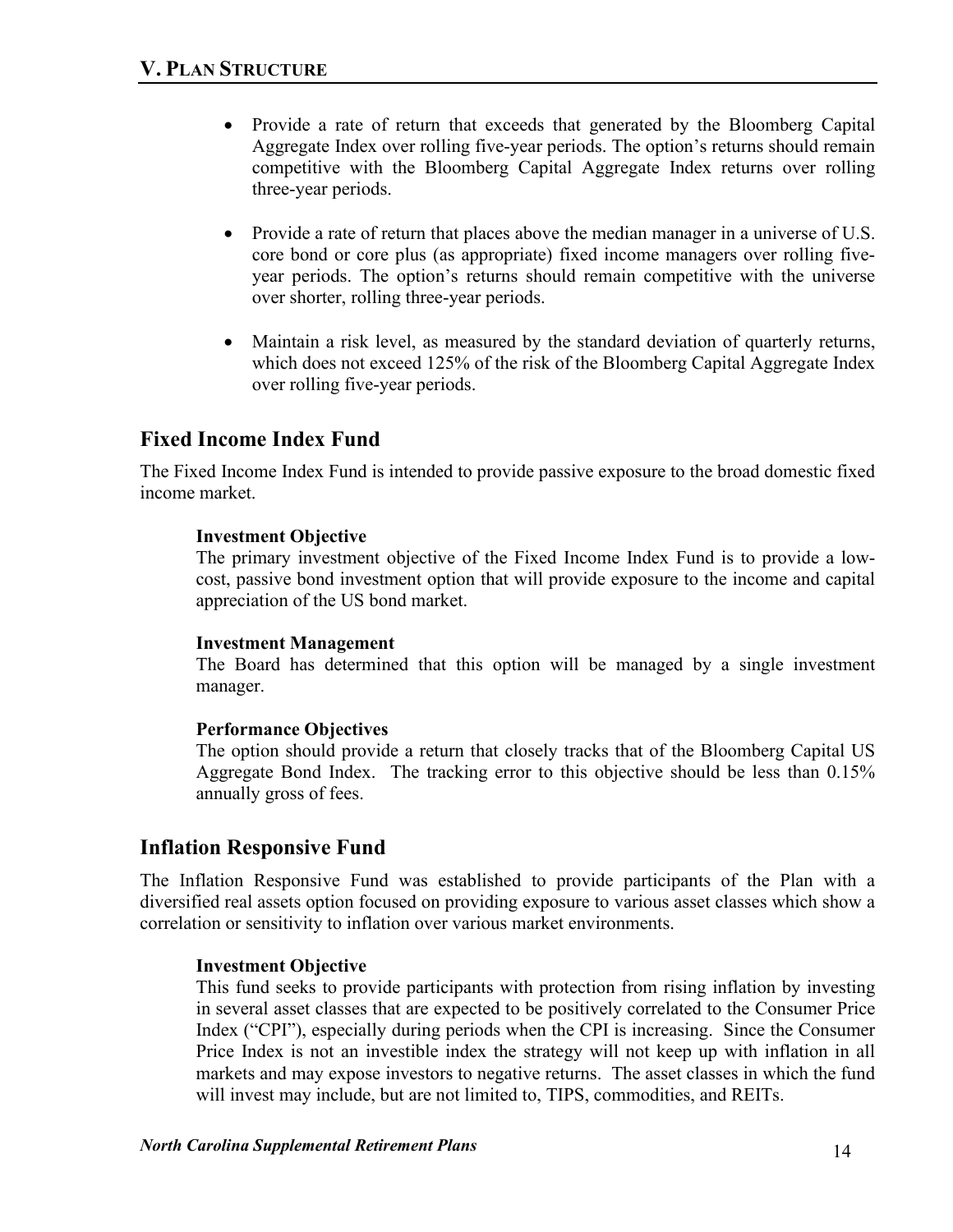#### **Investment Management**

One manager has been selected for the management of this fund. The manager selected is responsible for the asset allocation of the fund across multiple asset classes. A table of the current investment manager for this Option, their target allocations and the allocation range for each manager is shown in Appendix B. This strategy may utilize sophisticated investment techniques, including the use of derivatives and forward settling security transactions to adjust the portfolio's positioning.

## **Performance Objectives**

The fund seeks to provide a return that closely tracks that of the custom index, described in Appendix A. The tracking error to this objective should be less than 0.40% annually gross of fees.

# **Large Cap Core Fund**

The Large Cap Core Fund was established to provide participants with a primarily active managed equity option targeted at the large cap sector of the U.S. equity market managed in both value and growth styles.

## **Investment Objective**

The primary investment objective of the Large Cap Core Fund is long-term capital appreciation while pursuing both value and growth investment styles. The value portion of the fund will invest in equity securities of large-cap companies that are selling at discounts to their long-term intrinsic values. The growth portion of the fund will invest in large cap companies that offer the potential for above average earnings growth.

#### **Investment Management**

The Board recognizes that no investment manager is able to provide consistently superior returns in all time periods. Therefore, the Board has determined that multiple investment managers will be retained to manage portions of the option's assets. This will provide diversification for the option by investment organization. A table of the current subadvisors for this option, their target allocations and the allocation range for each manager is shown in Appendix B.

## **Performance Objectives**

The fund seeks to:

- Provide a rate of return that exceeds that generated by the Russel 1000 Index over rolling five-year periods. The portfolio's returns should remain competitive with the Russell 1000 Index returns over rolling three-year periods.
- Provide a rate of return that places above the median manager in a universe of U.S. Large Cap Core Equity manager over rolling five-year periods. The portfolio's returns should remain competitive with the universe over shorter, rolling three-year periods.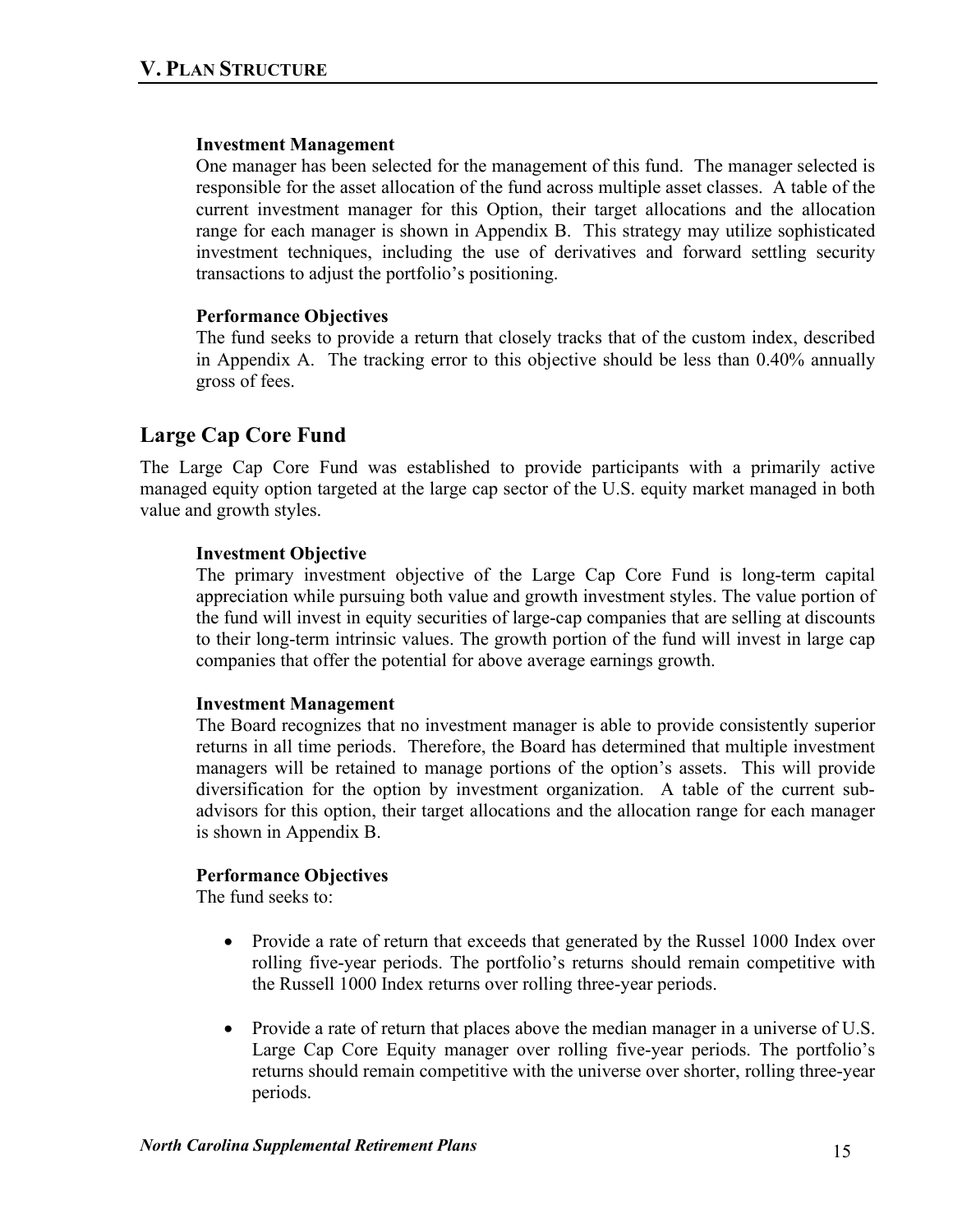• Maintain a risk level, as measured by the standard deviation of quarterly returns, which does not exceed 125% of the risk of the Russell 1000 Index over rolling fiver year periods.

## **Large Cap Index Fund**

The objective of the Large Cap Index Fund is to provide an equity option that will match the return of U.S. large cap stocks. The option will be invested in large cap stocks contained in the S&P 500 Index. This option's goal is long term capital growth through a combination of reinvested dividend income and capital appreciation.

## **Investment Management**

The Board has determined that this option will be managed by a single investment manager.

#### **Performance Standards**

The option should provide a rate of return that equals (gross of fees) the S&P 500 Index over rolling one, three and five-year periods. The tracking error of the option should be less than 0.15% annually gross of fees.

## **Small/Mid Cap Fund**

The Small / Mid Cap Fund was established to provide participants with a primarily active managed equity option targeted at the Small / Mid Cap sector of the U.S. equity market managed in both value and growth styles.

## **Investment Objective**

The primary investment objective of the Small / Mid Cap Core Fund is long-term capital appreciation while pursuing both value and growth investment styles. The value portion of the fund will invest in equity securities of small / mid cap companies that are selling at discounts to their long-term intrinsic values. The growth portion of the fund will invest in small / mid cap companies that offer the potential for above average earnings growth.

#### **Investment Management**

The Board recognizes that no investment manager is able to provide consistently superior returns in all time periods. Therefore, the Board has determined that multiple investment managers will be retained to manage portions of the option's assets. This will provide diversification for the option by investment organization. A table of the current subadvisors for this option, their target allocations and the allocation range for each manager is shown in Appendix B.

#### **Performance Objectives**

The fund seeks to: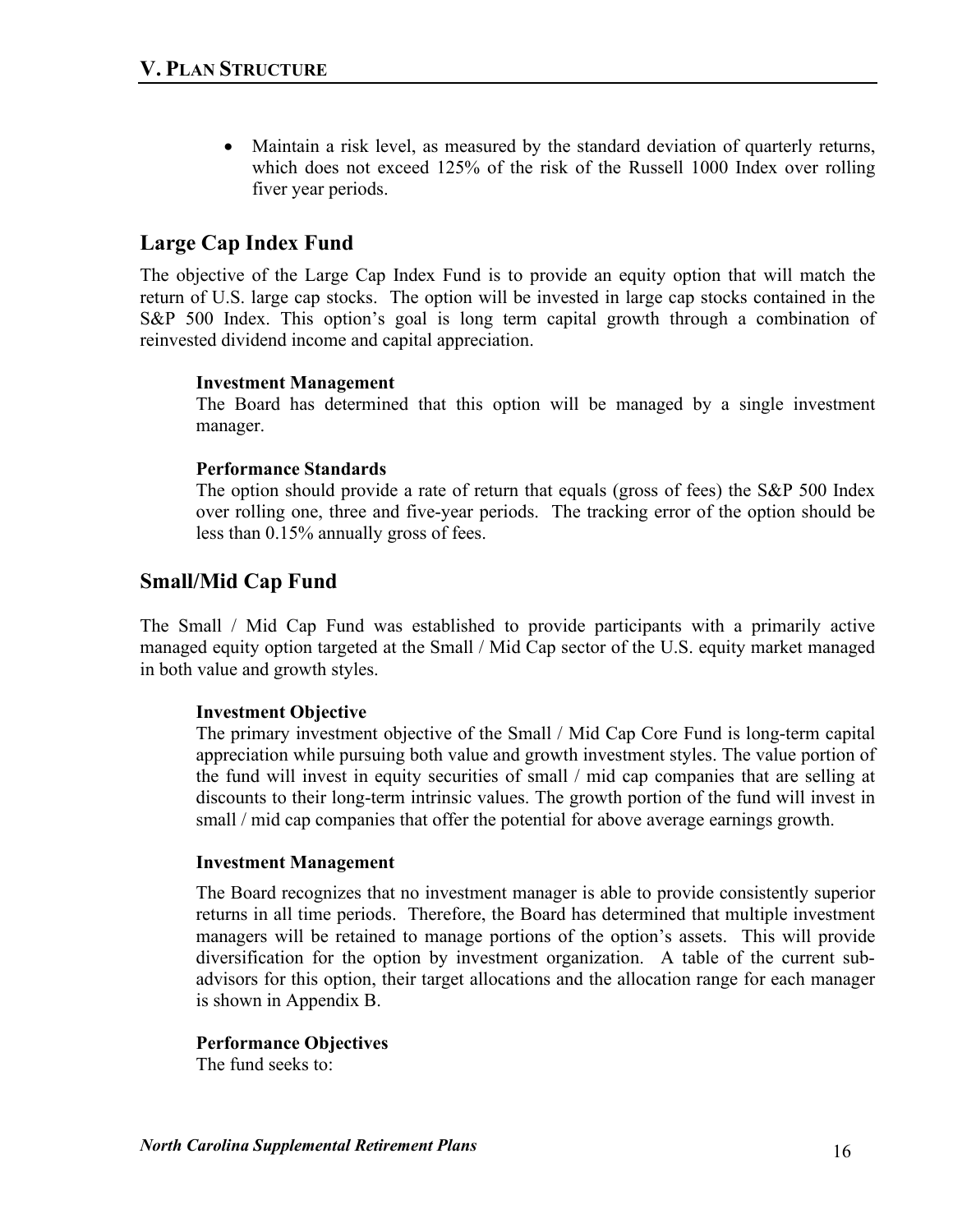- Provide a rate of return that exceeds that generated by the Russel 2500 Index over rolling five-year periods. The portfolio's returns should remain competitive with the Russell 2500 Index returns over rolling three-year periods.
- Provide a rate of return that places above the median manager in a universe of U.S. Small / Mid Cap Core Equity managers over rolling five-year periods. The portfolio's returns should remain competitive with the universe over shorter, rolling three-year periods.
- Maintain a risk level, as measured by the standard deviation of quarterly returns, which does not exceed 125% of the risk of the Russell 2500 Index over rolling five-year periods.

# **Small/Mid Cap Index Fund**

The objective of the Small / Mid Cap Index Fund is to provide an equity option that will match the return of the small and middle capitalization portions of the U.S. stock market. The Option will be invested in mid- and small-cap stocks contained in the Russell 2500 Index. This Option's goal is long-term capital growth through a combination of dividend income and capital appreciation.

## **Investment Management**

The Board has determined that this Option will be managed by a single investment manager.

#### **Performance Standards**

The Option should provide a rate of return that equals (gross of fees) the Russell 2500 Index over rolling one, three and five-year periods. The tracking error of the Option should be less than 0.20% annually gross of fees.

## **International Fund**

The International Fund was established to provide participants of the Plans with an actively managed equity option that will invest in non-U.S. equity markets.

## **Investment Objective**

The primary objective of the International Fund is long-term growth of capital utilizing a diversified portfolio invested in stocks of companies located outside the United States, including large, mid and small cap securities.

#### **Permissible Non-Equity Investments**

The Option's investment managers may utilize hedging instruments, such as forward currency contracts or options, to reduce the exposure of their non-U.S. investments to fluctuations in the currency markets.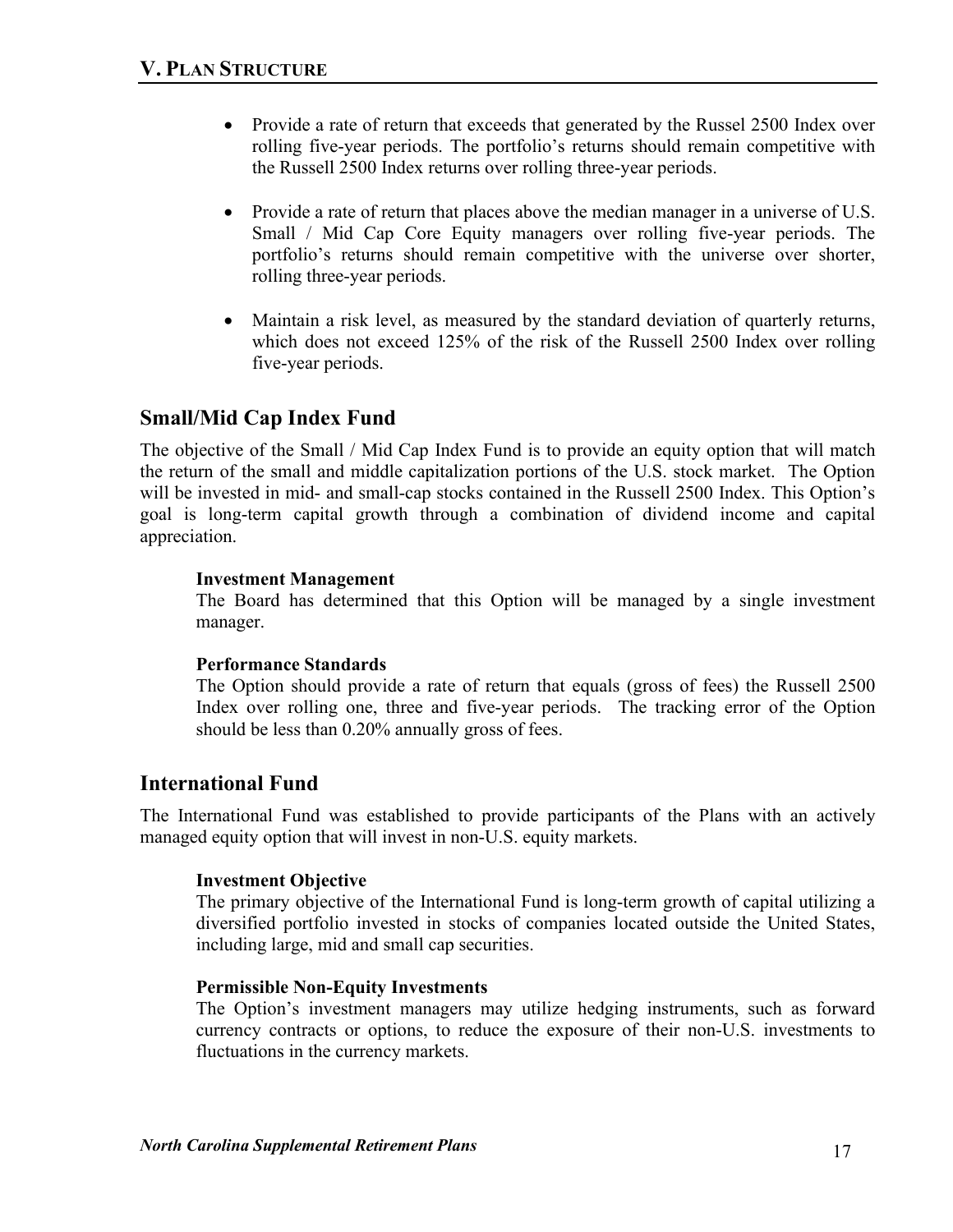#### **Investment Management**

The Board recognizes that no investment manager is able to provide consistently superior returns in all time periods. Therefore, the Board has determined that multiple investment managers will be retained to manage portions of the Option's assets. This will provide diversification for the Option by investment organization. A table of the current subadvisors for this Option, their target allocations and the allocation range for each manager is shown in Appendix B.

## **Performance Objectives**

Provide a rate of return that exceeds the MSCI All Country World (ACWI) ex U.S. IMI Index over rolling five-year periods. The Option's returns should remain competitive with the index returns over rolling three-year periods.

Provide a rate of return that places above the median of a non-U.S. equity peer group universe over rolling five-year periods. The Option's returns should remain competitive with the universe median returns over rolling three-year periods.

Maintain a risk level, as measured by the standard deviation of quarterly returns, which does not exceed 125% of the risk of the ACWI ex U.S. IMI over rolling five-year periods.

## **International Index Fund**

The objective of the International Index Fund is to provide an equity option that will match the return of the international stock market. The Option will be invested in the stocks contained in the MSCI All Country World ex U.S. IMI Index. This Option's goal is long-term capital growth through a combination of dividend income and capital appreciation.

#### **Investment Management**

The Board has determined that this Option will be managed by a single investment manager.

#### **Performance Standards**

The Option should provide a rate of return that equals (gross of fees) the MSCI ACWI ex U.S. IMI Index over rolling one, three and five-year periods. The tracking error of the Option should be less than 0.75% annually gross of fees.

## **TIPS Fund**

The TIPS Fund is intended to provide passive exposure to the Treasury Inflation Protected Securities (TIPS) market.

## **Investment Objective**

The primary investment objective of the TIPS Fund is to provide a low-cost passive investment option that will provide exposure to the Treasury Inflation Protected Securities (TIPS) market.

#### **Investment Management**

*North Carolina Supplemental Retirement Plans* 18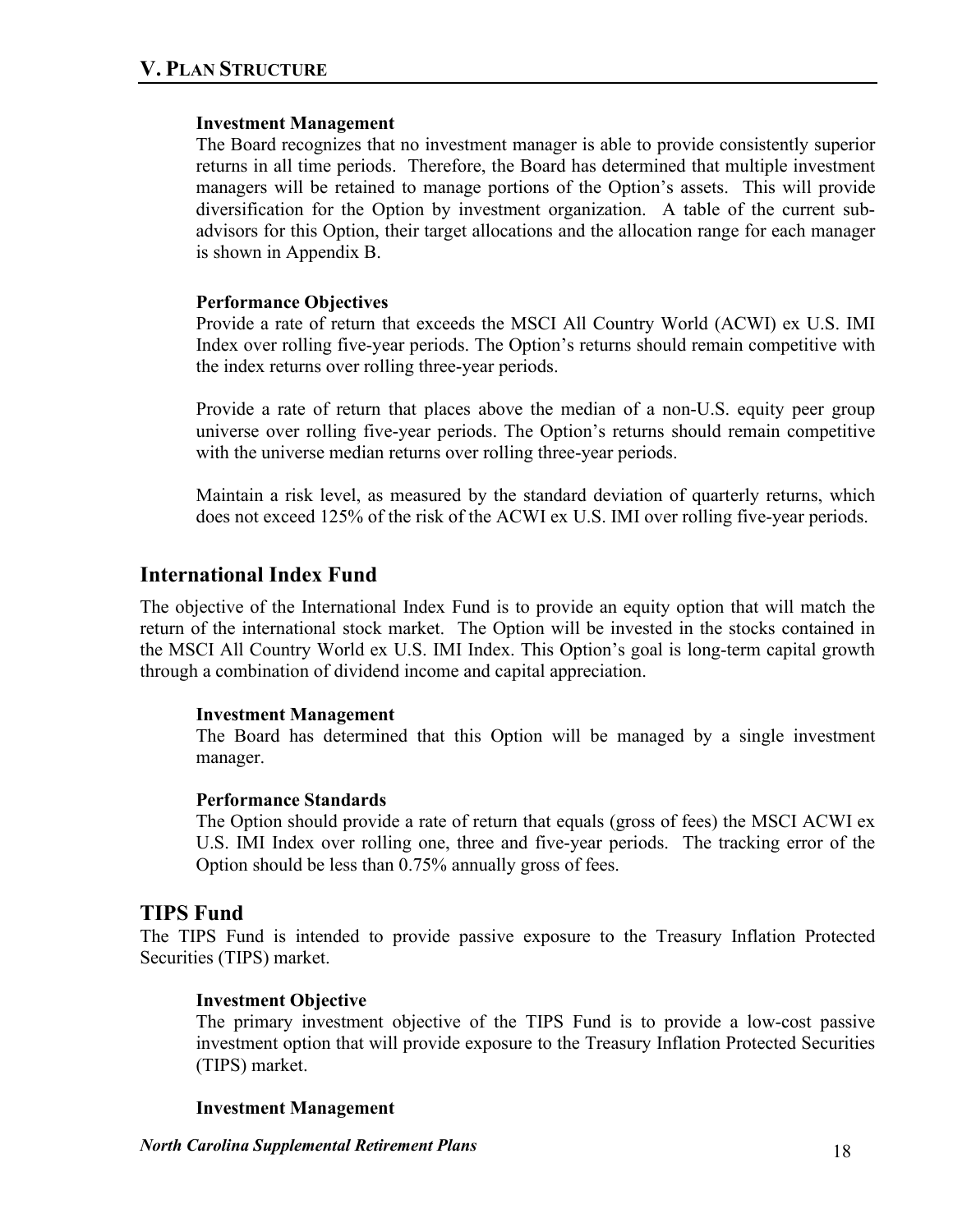The Board has determined that this option will be managed by a single investment manager.

## **Performance Objectives**

The option should provide a return that closely tracks that of the Bloomberg 1-10 Year U.S. Government Inflation-linked Bond Index. The tracking error to this objective should be less than 0.25% annually gross of fees.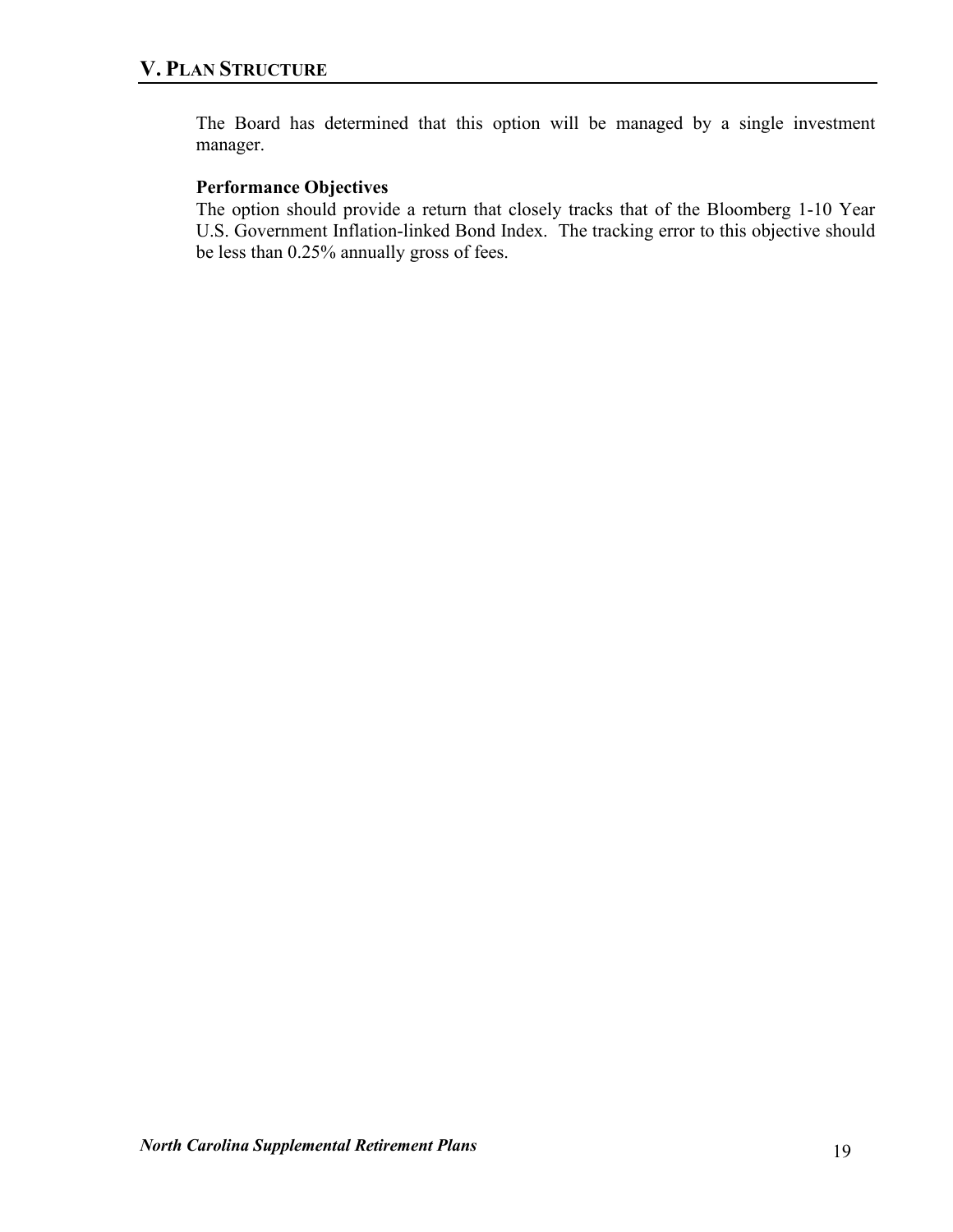## **A. Introduction**

Multiple investment managers are utilized to manage portions of the Plans' assets. Each investment manager is retained with a specific mandate for the assets under its management. This section of the Statement of Investment Policy outlines the investment objectives and associated guidelines and criteria that are applicable to all investment managers employed by the Board.

## **B. Overall Objectives and Structure**

All assets will be managed for the sole benefit of the participants and their beneficiaries and for the exclusive purpose of providing benefits to participants and beneficiaries and defraying the reasonable expenses of administering the Plans.

## **C. Objectives and Guidelines for All Plan Investment Managers**

- 1) Investment Objective. Specific investment objectives and guidelines are outlined in each investment manager's legal contract. Each investment manager has been retained to manage a portfolio with a specific investment mandate. Therefore, it is imperative that each investment manager restricts its investment activities to its assigned mandate. Investment managers are expected to remain fully invested consistent with their assigned mandates at all times.
- 2) Liquidity. Investment managers are expected to maintain liquid investment profiles. The Board or its designee may have need from time to time to draw on a portion of any investment manager's portfolio assets to meet participants' disbursement requests. When such situations arise, the investment manager will be notified, prior to the withdrawal of funds from the portfolio, of the amount and timing of the withdrawal.
- 3) General Account Diversification. All investment accounts managed for the Plans must maintain sufficient diversification among security issuers and market sectors such that the performance of one security or sector will not have an excessive impact on the manager's portfolio.
- 4) Performance Guidelines. The performance of each portfolio will be reviewed quarterly by the Board. Each mandate will be assigned specific target benchmarks and/or peer group universes against which the performance of individual portfolios will be measured. The following are the general performance objectives that each portfolio should meet:
	- (a) *Outperformance of Assigned Benchmark*: Investment managers will be assigned a specific benchmark by mandate against which the performance of their portfolio(s) will be measured. Performance will be compared to the assigned benchmark over rolling three- and five-year periods. Outperformance, after deduction of investment management fees, of the assigned benchmark over a full market cycle is expected.
	- (b) *Peer Group Universe Comparison*: Investment managers will be informed of the peer group universe against which their performance will be compared.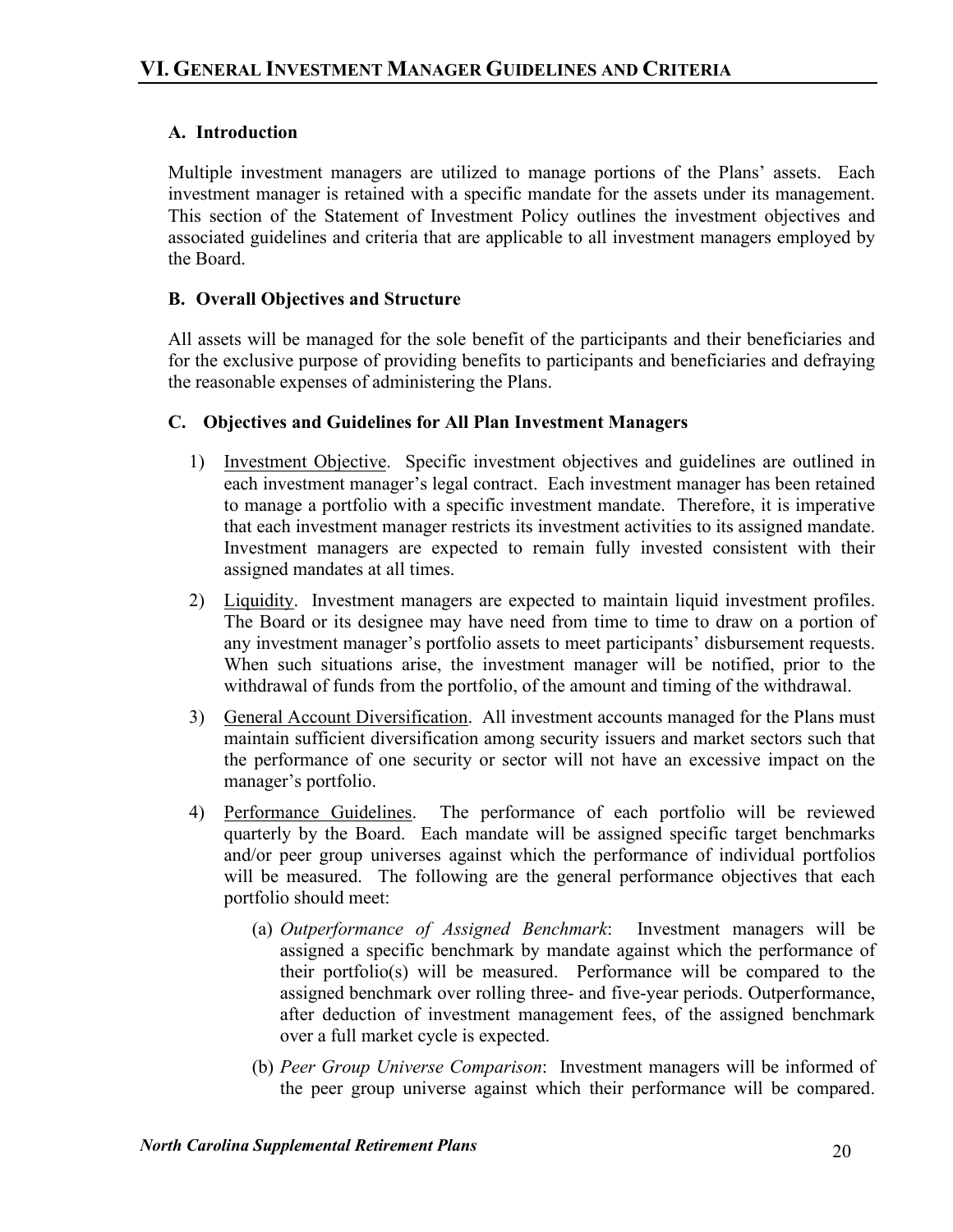Investment managers are expected to place above the median of their assigned peer group over rolling three- and five-year periods.

- (c) In assessing an investment manager's performance relative to the assigned benchmark and peer group universe, the Board will consider risk adjusted performance as well as absolute and relative returns to evaluate value add.
- 5) Asset Restrictions/Exclusions

The Board requires that all investment managers of Separate Accounts comply with the following limitations and restrictions on their investment activities and holdings, unless specifically negotiated otherwise. Departmental staff will review the guidelines of Commingled Funds; however, the guidelines for Commingled Funds will control over the provisions of this section.

- (a) Securities issued by, or obligations of, the investment manager or any affiliate shall not be held in the account of any investment manager.
- (b) Leverage, short sales, and margin purchases are prohibited except where specifically permitted in this Statement of Investment Policy or by the Board.
- (c) Derivative securities are prohibited except where specifically permitted in each mandate. Specific mandates may be permitted to make use of derivatives consistent with the overall investment guidelines and objectives of that mandate. Where derivative securities are permitted, they may not be used for speculation or to establish a leveraged account without explicit permission from the Board.
- (d) Investments in commercial paper or other similar securities intended as cash equivalents shall be made only if such paper is rated at least A1/P1 by Standard and Poor's, Moody's or Fitch, respectively, and has a maturity of less than one year or a commingled money market fund offered by the custodian bank is used which meets these standards. Commercial paper rated below A1/P1 by any of the three rating agencies is not permitted.
- (e) Investment managers may utilize exchange traded funds ("ETF's") representing their primary assigned benchmark in lieu of cash. Any ETF holdings will be considered part of the manager's allocation to cash and be subject to the cash allocation limits.

## **D. Trade Execution**

Investment managers shall effect all purchases and sales of securities for the trust account(s) managed for the Plans in a manner consistent with the principals of best execution, taking into account net price (including commissions), execution capability and other services which the broker or dealer may provide. In this regard, the investment manager may effect transactions which cause the account to pay a commission or price in excess of a commission or price which another broker or dealer would have charged, provided, however, that the investment manager shall have first determined that such commission or cost is reasonable in relation to the value of the brokerage, research, performance measurement service and other services performed by that broker for the account(s).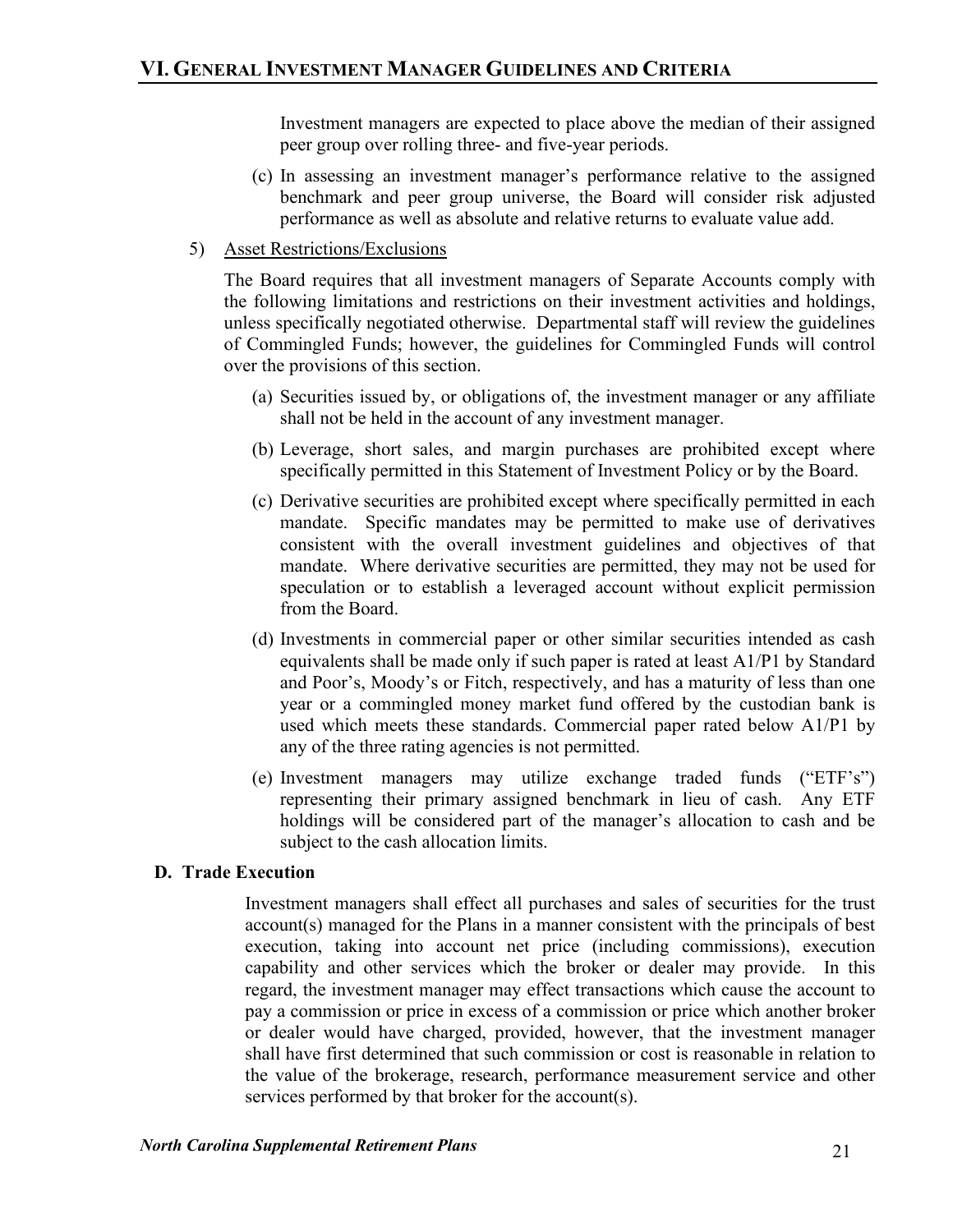Investment managers are prohibited from purchasing securities from affiliates of the investment manager in an initial offering, unless granted permission by the Board and/or its designee.

## **E. Proxy Voting**

All proxies for securities held in Separate Accounts shall be voted by the Department in accordance with the proxy policy approved by the Board.

## **F. Reporting**

- 1) Each investment manager is required to submit a written report to the Board and/or its designees of any personnel changes that might impact the management of the Plans' assets. This report should be submitted as soon as the change is known or could be expected.
- 2) Each investment manager is directed to perform monthly reconciliations of their account holdings and values with the Plans' custodian. The investment manager is directed to provide a written report to the Board and/or their designees of any significant unresolved discrepancies.
- 3) Each investment manager is required to submit to the Board and/or its designees quarterly a written report detailing any soft dollar activity in which the manager engages. This report should be submitted within 30 days of the end of each calendar year. The report should list the types of services the firm buys, from whom the services are purchased, total soft dollars generated by the firm, and the percentage of the firm's total soft dollars that are generated by the Plan's portfolio.
- 4) Each investment manager should reconcile the performance of its portfolio with the calculations of the custodian on a quarterly basis. Any material discrepancies should be reported to the Board or its designee.
- 5) Each investment manager shall promptly (a) report any breach of these account guidelines to the Board and/or its designee; (b) work in conjunction with the Board and/or designee to assess and develop a risk mitigation plan to address the breach in a timely manner; and (c) then report to the Board and/or its designee the final resolution of the breach.

## **G. Reviews**

The investment performance results of each investment manager will be reviewed quarterly by the Board and the Investment Subcommittee. The Board or the Investment Subcommittee may, at its discretion, require the appearance of the investment manager at its meeting. Review by the Board and the Investment Subcommittee will focus on the following:

- 1) Adherence to the guidelines stated in this Statement of Investment Policy;
- 2) Adherence to the investment manager's stated investment style and philosophy; and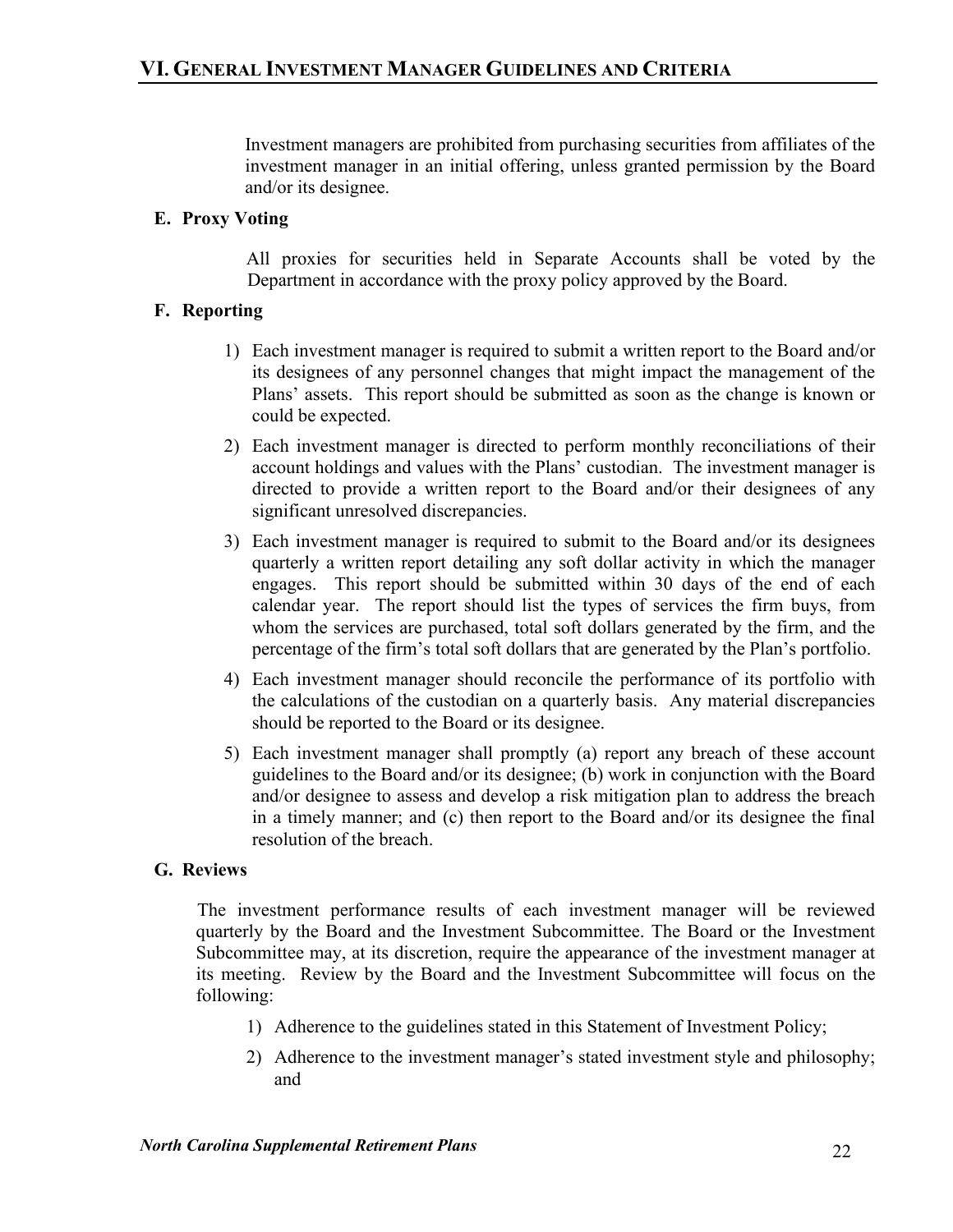3) Comparison of performance results to the benchmarks and peer groups outlined in this Statement of Investment Policy, as well as risk and other characteristics of the investment manager's performance;

The quarterly review may also focus on any aspect of the quarter's performance or on any occurrences during the quarter. The Board and the Investment Subcommittee may also review any required reporting that was submitted during the quarter.

## **H. Securities Lending**

The Board has adopted a policy that it will not engage directly in securities lending in its Separate Accounts where securities are custodied with the Plans' custodian. The Board will seek to avoid securities lending in its fund investments. The Board has determined that investments in Commingled Funds that engage in securities lending may be permitted in certain circumstances, but each such instance will be evaluated individually, balancing the benefits of the fund  $(e.g.,$  fees, flexibility) with the additional risks of securities lending. In cases where the Plans invest in Commingled Funds that engage in securities lending, the collateral investment policies of these funds will be evaluated by the investment consultant and IMD staff to gauge their level of investment risk. Significant collateral investment risk will not be permitted in any of the Plans' investments.

## **I. Investment Manager Monitoring, Watch List and Termination Guidelines**

The Board or the Investment Subcommittee may approve placing an investment manager on a watch list or terminating an investment manager for any reason, including but not limited to the following:

- 1) Organizational stability/Change in ownership of the firm.
- 2) Changes to the investment team, portfolio management personnel or senior executives of the investment manager.
- 3) Performance and risk inconsistent with expectations for the strategy.
- 4) A change in investment process or style drift;
- 5) A violation of the rules or regulations of a governmental entity or self-regulatory organization;
- 6) Failure to meet the performance standards, investment restrictions, or other provisions of this Statement of Investment Policy;
- 7) Any other circumstance regarding the investment manager that the Board determines is in conflict with this Statement of Investment Policy or the best interests of the Plans;
- 8) A violation of the terms of a contract; and/or
- 9) The restructuring of an investment option.

In addition, the Board may consider other factors such as general economic and financial market conditions and trends or the structure of investment options in evaluating a particular portfolio's viability within the Plan. Should an investment manager fail to satisfy its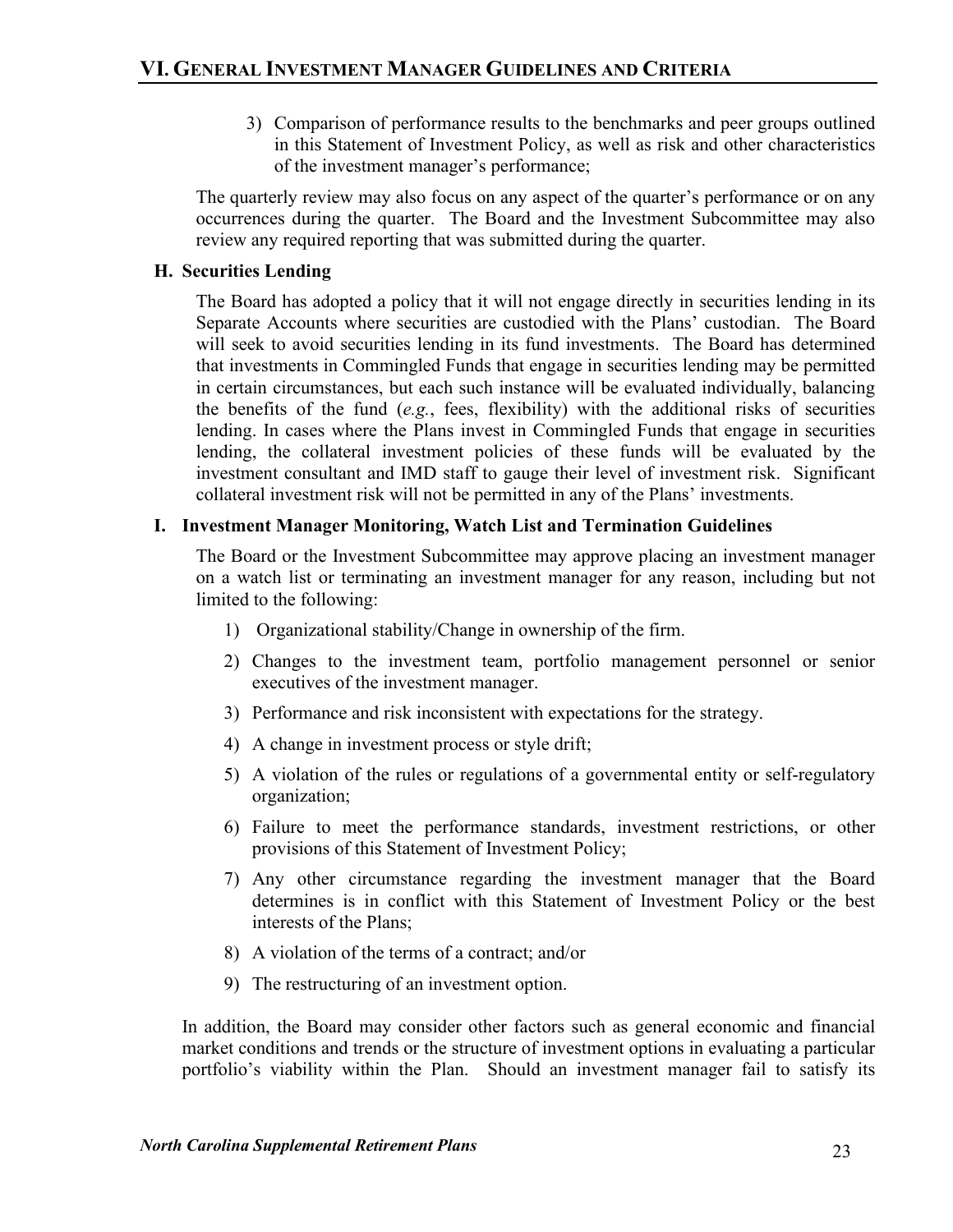performance criteria, or should the Board have some other concern about the investment manager or portfolio, the Board may approve any or all of the following actions:

- 1) Establish a probationary period during which any area of concern will be assessed and, if necessary, corrected;
- 2) Replace the investment manager with another investment manager for the mandate;
- 3) Terminate the investment manager;

The Board recognizes that investment manager retention and termination decisions have the potential to be very costly for the Plan and its participants. Retaining unskilled managers for too long, terminating skilled managers prematurely or engaging in unnecessary transitions are all detrimental to performance. Additionally, the variability of most managers' returns complicates straightforward evaluations of skill. For this reason, the Board will favor longer- term performance over short-term performance and will consider the level of risk undertaken by the manager as a means to evaluate skill.

## **J. Commingled Funds**

The Board may choose to use a Commingled Fund as the sole vehicle for an investment option or as part of an investment option. The qualitative guidelines presented for each investment option are intended to represent the general characteristics of the portfolio. In general, deviations from these guidelines should be considered on a case by case basis within the framework of the overall portfolio. The Board recognizes that the guidelines presented here are superseded by the Commingled Fund's prospectus or other guidelines. Nevertheless, if a Commingled Fund violates these standards in this Statement of Investment Policy to a degree deemed significant by the Board, consideration should be given to the fund's continued suitability to the investment option's objective.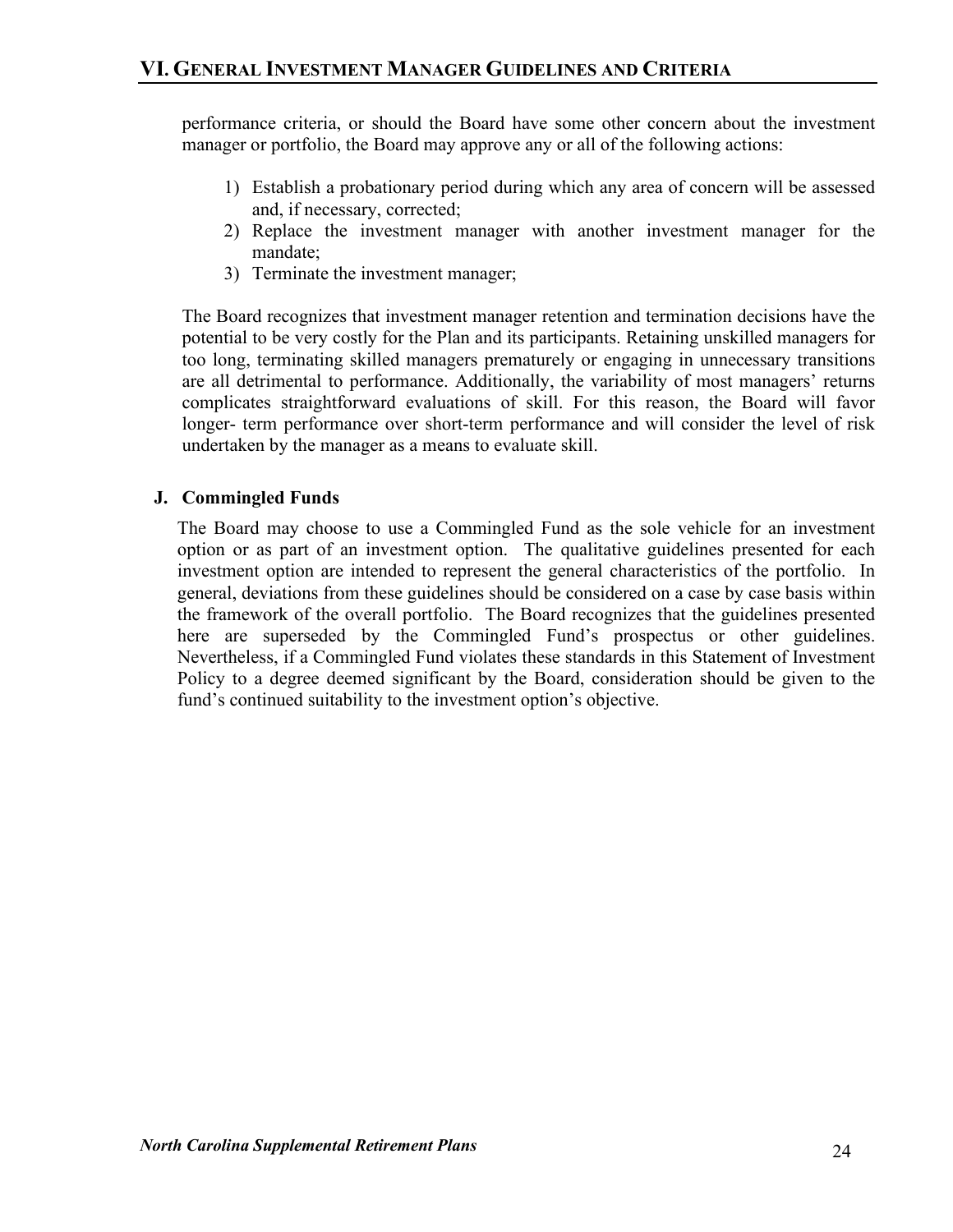Asset allocation is the most important determinant of long-term investment results. In order to assist participants in making effective asset allocation decisions, the Board has elected to offer participants a set of predetermined fund allocations that have been created by investment experts which utilize the options offered in the Plans. Participants can elect to have their entire plan balance allocated in accordance with one of the models offered.

## **Model Allocation Determination**

The Board has authorized a set of asset allocation models to be offered. These models were designed to be sensitive to the two primary drivers of optimal asset allocation: Risk Tolerance and Investment Horizon. Accordingly, the models are arrayed on these two dimensions.

#### **Risk Tolerance**

Participants are able to select their risk tolerance from one of three levels, Conservative, Moderate and Aggressive. Each model is designed to provide the highest expected long term return possible at that risk tolerance level.

## **Participant Investment Horizon**

A participant's investment horizon is also a determinant of the level of risk that may be appropriate. Participants with longer investment horizons have more time to recover from short term losses and thus are able to accept more variability in their interim account values and potentially earn a higher long-term return. For each of the three levels of general risk tolerance, four investment horizon models have been selected. These investment horizon models become more conservative, with higher allocations to bonds and stable value investments, as the horizon becomes shorter. These models were designed to be consistent with the participants' retirement date.

#### **Model Allocation Investments**

The Model Allocations are able to utilize all of the investment options offered by the Plans. However, the models are not required to make use of all of the options if it is determined that a particular option is not appropriate for a given risk tolerance and investment time horizon.

#### **Model Allocation Implementation**

These asset allocation models will be implemented by the Plans' recordkeeper. The recordkeeper will automatically allocate any contributions and distributions across the investment options in the model, in order to maintain the targeted model allocation. The recordkeeper will generally rebalance the allocation across the investment options back to the target allocation on a quarterly basis.

#### **Model Revisions**

The Board will review these target allocations periodically. If any new investment options are added to the Plans, the model allocations will be reviewed to ascertain whether the new options should be included and in what allocation.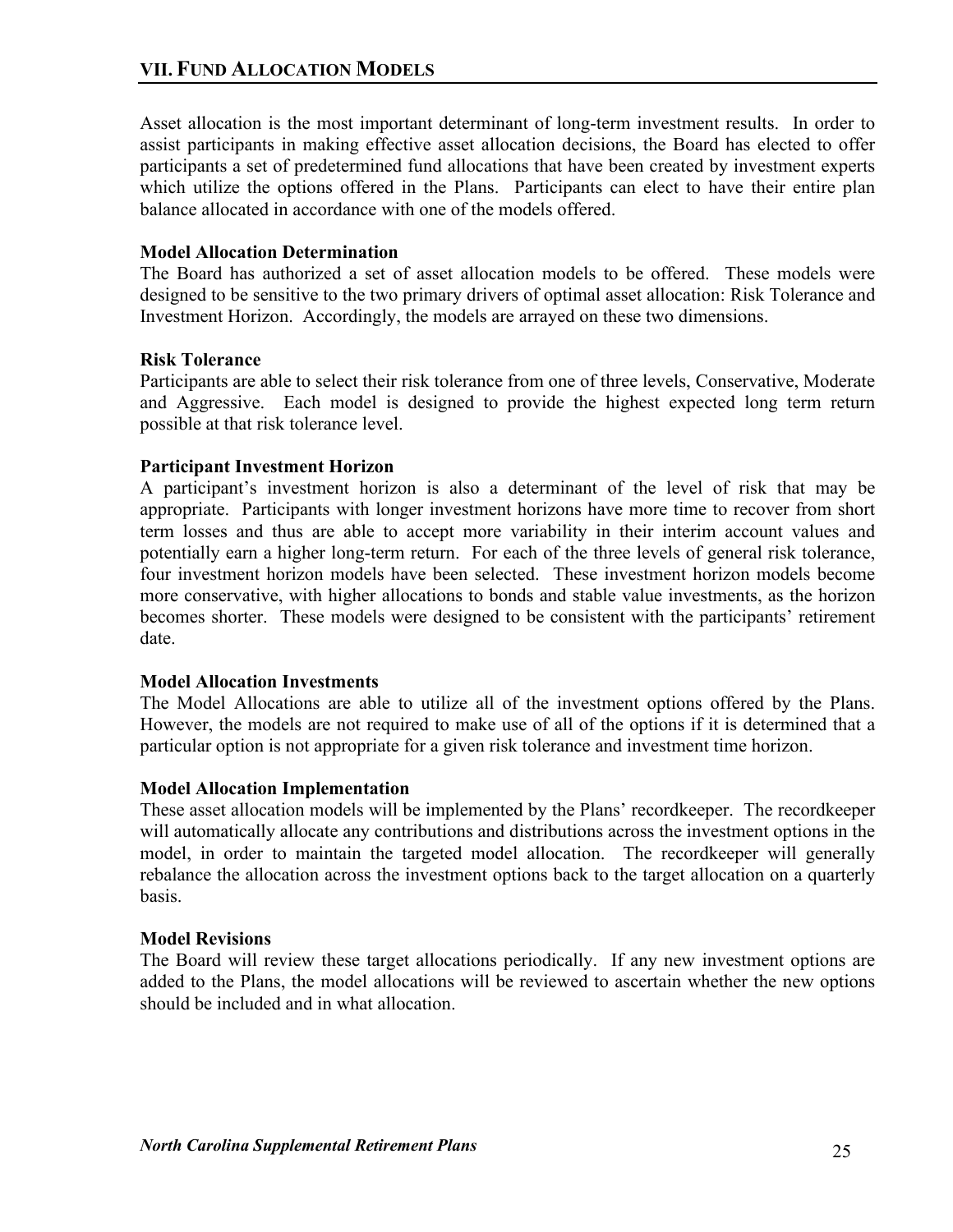The current Model Allocations are shown below.

## **Conservative**

The objective of the Conservative Model Allocation is to achieve long term growth in excess of inflation with a minimal risk of capital loss over a full market cycle.

|      | <b>Conservative</b>                 |       | Pre-Retirement |           |           |          |       | Post-Retirement |          |       |
|------|-------------------------------------|-------|----------------|-----------|-----------|----------|-------|-----------------|----------|-------|
|      |                                     | $26+$ | $21 - 25$      | $16 - 20$ | $11 - 15$ | $6 - 10$ | $0-5$ | $0-5$           | $6 - 10$ | $11+$ |
|      | <b>NC Large Cap Index Fund</b>      | 27%   | 24%            | 20%       | 17%       | 14%      | 13%   | 11%             | 10%      | 9%    |
|      | NC Small / Mid Cap Fund             | 12%   | 10%            | 8%        | 8%        | 6%       | 4%    | 4%              | 2%       | 2%    |
|      | <b>NC International Fund</b>        | 32%   | 28%            | 25%       | 18%       | 16%      | 12%   | 9%              | 9%       | 8%    |
| Fund | <b>NC Fixed Income Fund</b>         | 21%   | 31%            | 37%       | 41%       | 42%      | 41%   | 36%             | 33%      | 29%   |
|      | <b>NC Stable Value Fund</b>         | 0%    | 0%             | 4%        | 8%        | 12%      | 17%   | 22%             | 25%      | 26%   |
|      | <b>NC Inflation Responsive Fund</b> | 8%    | 7%             | 6%        | 5%        | 4%       | 3%    | 3%              | 2%       | 2%    |
|      | <b>NC TIPS Fund</b>                 | 0%    | 0%             | 0%        | 3%        | 6%       | 10%   | 15%             | 19%      | 24%   |

## **Moderate**

The objective of the Moderate Model Allocation is moderate growth of principal with limited downside risk over a market cycle.

|    | <b>Moderate</b>                     |       | Pre-Retirement |           |           |          |       | Post-Retirement |          |       |
|----|-------------------------------------|-------|----------------|-----------|-----------|----------|-------|-----------------|----------|-------|
|    |                                     | $26+$ | $21 - 25$      | $16 - 20$ | $11 - 15$ | $6 - 10$ | $0-5$ | $0-5$           | $6 - 10$ | $11+$ |
|    | <b>NC Large Cap Index Fund</b>      | 33%   | 30%            | 27%       | 24%       | 21%      | 19%   | 18%             | 16%      | 14%   |
|    | <b>NC Small / Mid Cap Fund</b>      | 14%   | 12%            | 12%       | 10%       | 8%       | 6%    | 6%              | 4%       | 4%    |
| ठ  | <b>NC International Fund</b>        | 38%   | 36%            | 32%       | 28%       | 24%      | 19%   | 15%             | 14%      | 12%   |
| ŝ  | <b>NC Fixed Income Fund</b>         | 6%    | 13%            | 21%       | 28%       | 33%      | 36%   | 34%             | 27%      | 23%   |
| ū. | <b>NC Stable Value Fund</b>         | 0%    | 0%             | 0%        | 3%        | 6%       | 10%   | 14%             | 19%      | 22%   |
|    | <b>NC Inflation Responsive Fund</b> | 9%    | 9%             | 8%        | 7%        | 6%       | 5%    | 4%              | 4%       | 3%    |
|    | <b>NC TIPS Fund</b>                 | 0%    | 0%             | 0%        | 0%        | 2%       | 5%    | 9%              | 16%      | 22%   |

## **Aggressive**

The primary investment objective of the Aggressive Model Allocation is to maximize growth of principal over the long term with a reasonable level of overall volatility.

|                         | <b>Aggressive</b>                   |       | Pre-Retirement |           |           |          |         |         | Post-Retirement |       |  |
|-------------------------|-------------------------------------|-------|----------------|-----------|-----------|----------|---------|---------|-----------------|-------|--|
|                         |                                     | $26+$ | $21 - 25$      | $16 - 20$ | $11 - 15$ | $6 - 10$ | $0 - 5$ | $0 - 5$ | $6 - 10$        | $11+$ |  |
|                         | <b>NC Large Cap Index Fund</b>      | 34%   | 34%            | 32%       | 30%       | 28%      | 27%     | 25%     | 24%             | 21%   |  |
|                         | <b>NC Small / Mid Cap Fund</b>      | 14%   | 14%            | 14%       | 12%       | 10%      | 10%     | 8%      | 6%              | 6%    |  |
| $\overline{\mathbf{c}}$ | <b>NC International Fund</b>        | 40%   | 40%            | 38%       | 36%       | 32%      | 24%     | 21%     | 20%             | 17%   |  |
| Š                       | <b>NC Fixed Income Fund</b>         | 2%    | 2%             | 7%        | 13%       | 21%      | 27%     | 26%     | 19%             | 19%   |  |
| ū.                      | <b>NC Stable Value Fund</b>         | 0%    | 0%             | 0%        | 0%        | 1%       | 3%      | 8%      | 14%             | 17%   |  |
|                         | <b>NC Inflation Responsive Fund</b> | 10%   | 10%            | 9%        | 9%        | 7%       | 6%      | 4%      | 3%              | 3%    |  |
|                         | <b>NC TIPS Fund</b>                 | 0%    | 0%             | 0%        | 0%        | 1%       | 3%      | 8%      | 14%             | 17%   |  |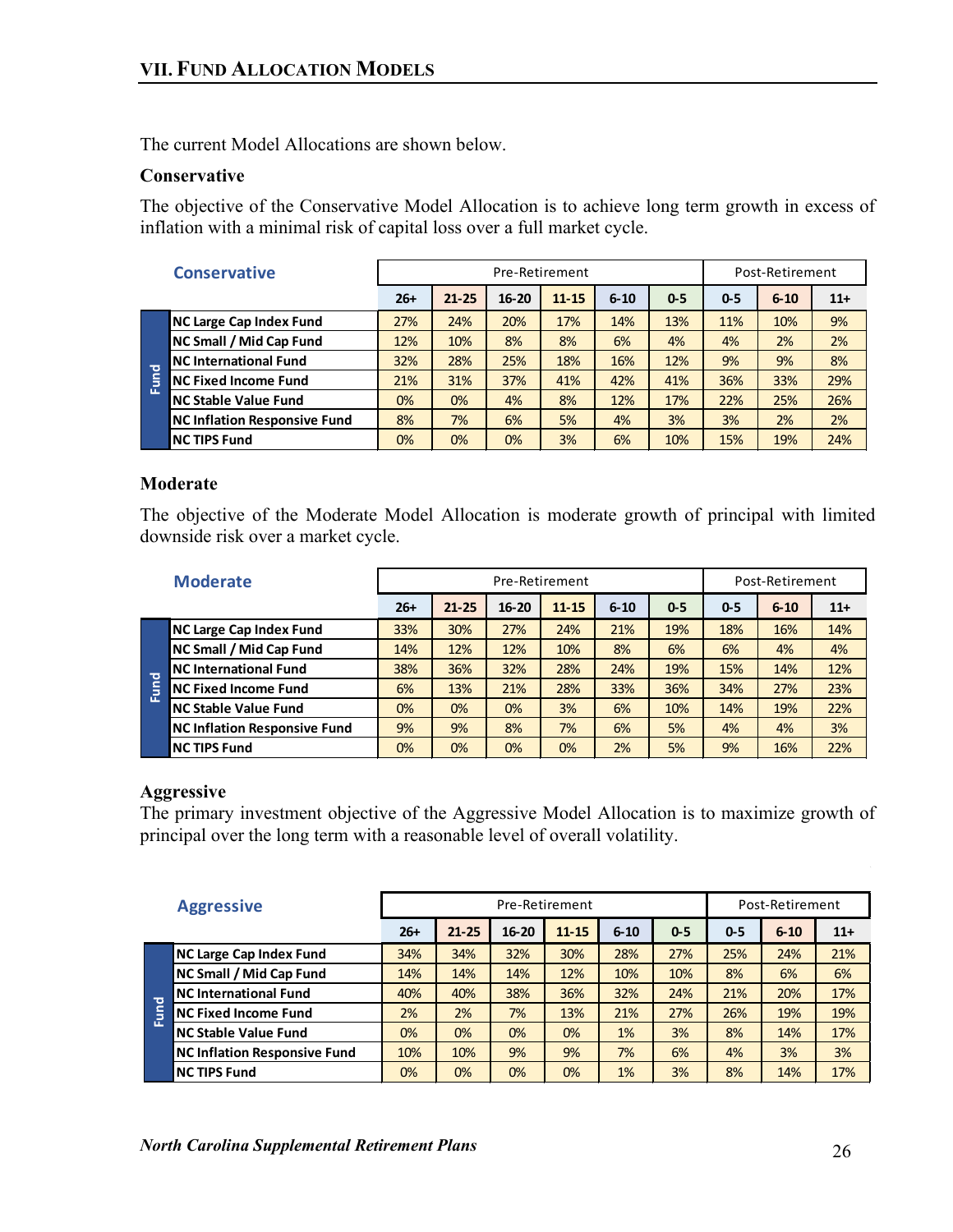#### **VIII. REVIEW PROCEDURES**

To fulfill its ongoing fiduciary responsibility, the Board will, on a periodic basis and not less than annually, review the actual results achieved by the investment options to verify that each option is being managed in compliance with the investment guidelines and to evaluate the investment return produced in comparison to the performance objectives stated herein. The Investment Consultant will assist the Board in the review and evaluation.

Adopted by the Board/Chair:  $c$ M $\le$ Olull  $c$ Pr Date:

#### **Definitions**

Investment option (or option): A specific investment fund offered to a participant. May be composed of one or more Commingled Funds and/or Separate Accounts.

Pooled investment: A pooled investment option or fund is a structure where multiple investment managers are responsible for managing a portion of the option's or fund's assets.

Mandate: A set of objectives and guidelines that describe a type of portfolio. Mandates are assigned to individual portfolio managers.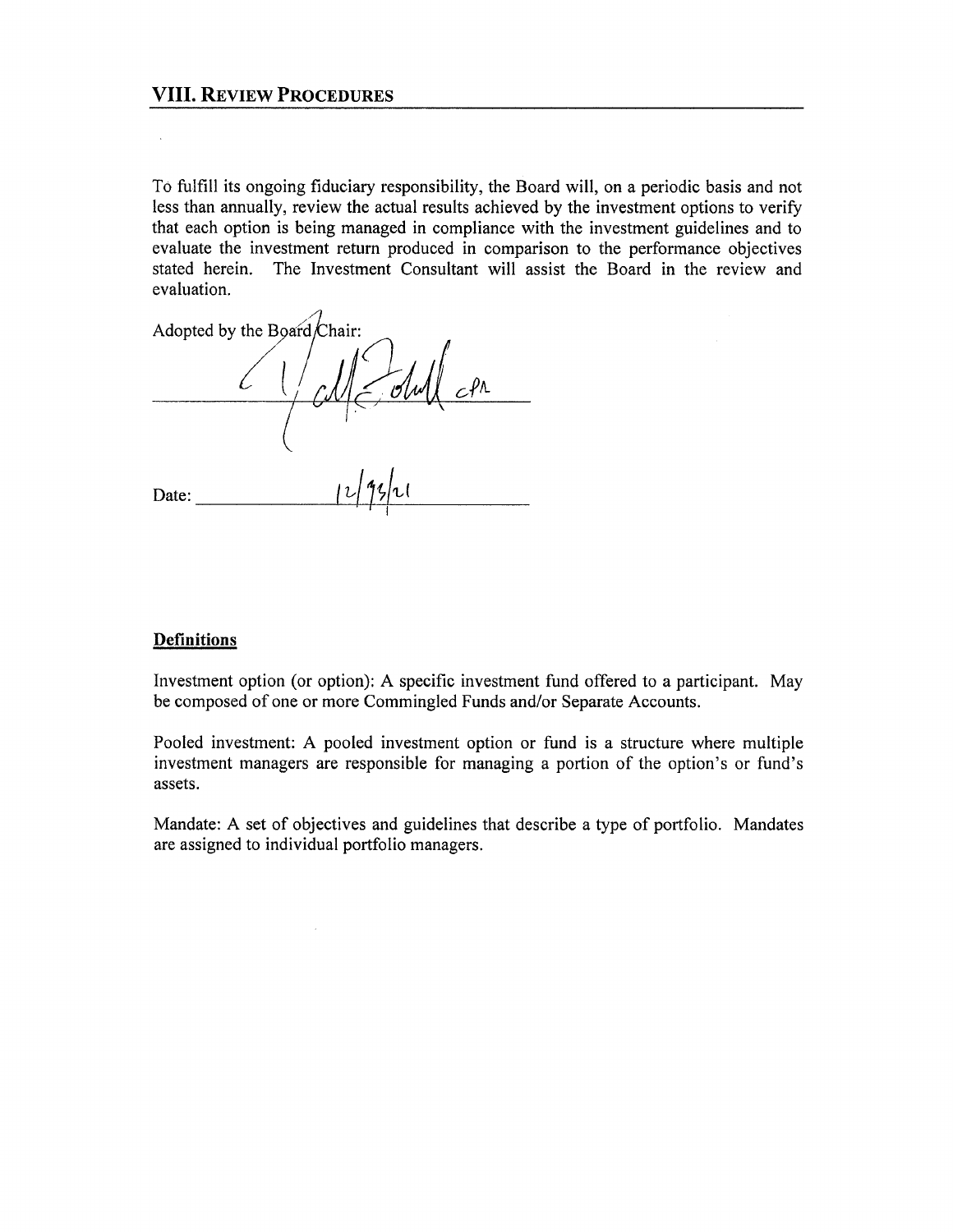# **APPENDIX A**

# **INVESTMENT FUND MANAGER MANDATES AND BENCHMARKS**

# **APPENDIX A**

| <b>Asset Class</b>                 | <b>Investment</b><br><b>Manager</b>           | <b>Benchmark</b>                      | <b>Universe</b>                 |  |
|------------------------------------|-----------------------------------------------|---------------------------------------|---------------------------------|--|
| Stable Value                       | Galliard                                      | 3-Year Constant<br>Maturity Yield     | Stable Value                    |  |
|                                    | <b>Total Fund</b>                             |                                       | Core Plus Bond                  |  |
| <b>Fixed Income</b>                | Prudential Global<br>Investment<br>Management | <b>Bloomberg Capital</b><br>Aggregate | Core Plus Bond                  |  |
|                                    | <b>TCW</b>                                    | <b>Bloomberg Capital</b><br>Aggregate | Core Plus Bond                  |  |
| <b>Fixed Income Index</b>          | <b>BlackRock</b>                              | <b>Bloomberg Capital</b><br>Aggregate | Core Bond                       |  |
| <b>Inflation Sensitive</b><br>Fund | <b>BlackRock</b>                              | Custom $1$                            | <b>Real Assets</b>              |  |
| Large Cap Index                    | <b>BlackRock</b>                              | S & P 500                             | Large Cap Core                  |  |
|                                    | <b>Total Fund</b>                             | Russell 1000                          | Large Cap Broad                 |  |
|                                    | Hotchkis & Wiley                              | Russell 1000 Value                    | Large Cap Value<br>Equity       |  |
|                                    | Macquarie                                     | Russell 1000 Value                    | Large Cap Value<br>Equity       |  |
| Large Cap Core                     | Sands Capital                                 | Russell 1000 Growth                   | Large Cap Growth<br>Equity      |  |
|                                    | Loomis Sayles &<br>Company                    | Russell 1000 Growth                   | Large Cap Growth<br>Equity      |  |
|                                    | <b>BlackRock</b>                              | Russell 1000                          | Large Cap Core                  |  |
| Small / Mid Cap<br>Index           | <b>BlackRock</b>                              | Russell 2500                          | SMID Cap Core                   |  |
|                                    | <b>Total Fund</b>                             | Russell 2500                          | <b>SMID Broad</b>               |  |
| Small / Mid Cap                    | <b>Earnest Partners</b>                       | Russell 2500                          | <b>SMID Cap Core</b><br>Equity  |  |
|                                    | Wedge Capital<br>Management                   | Russell 2500 Value                    | <b>SMID Cap Value</b><br>Equity |  |

<span id="page-29-0"></span>*<sup>1</sup> Inflation Sensitive Index: Bloomberg US TIPS Index: 41.4%; FTSE EPRA NAREIT Developed Index: 37.1%; Bloomberg Roll Select Commodity Total Return Index: 21.5%.*

*North Carolina Supplemental Retirement Plans* 28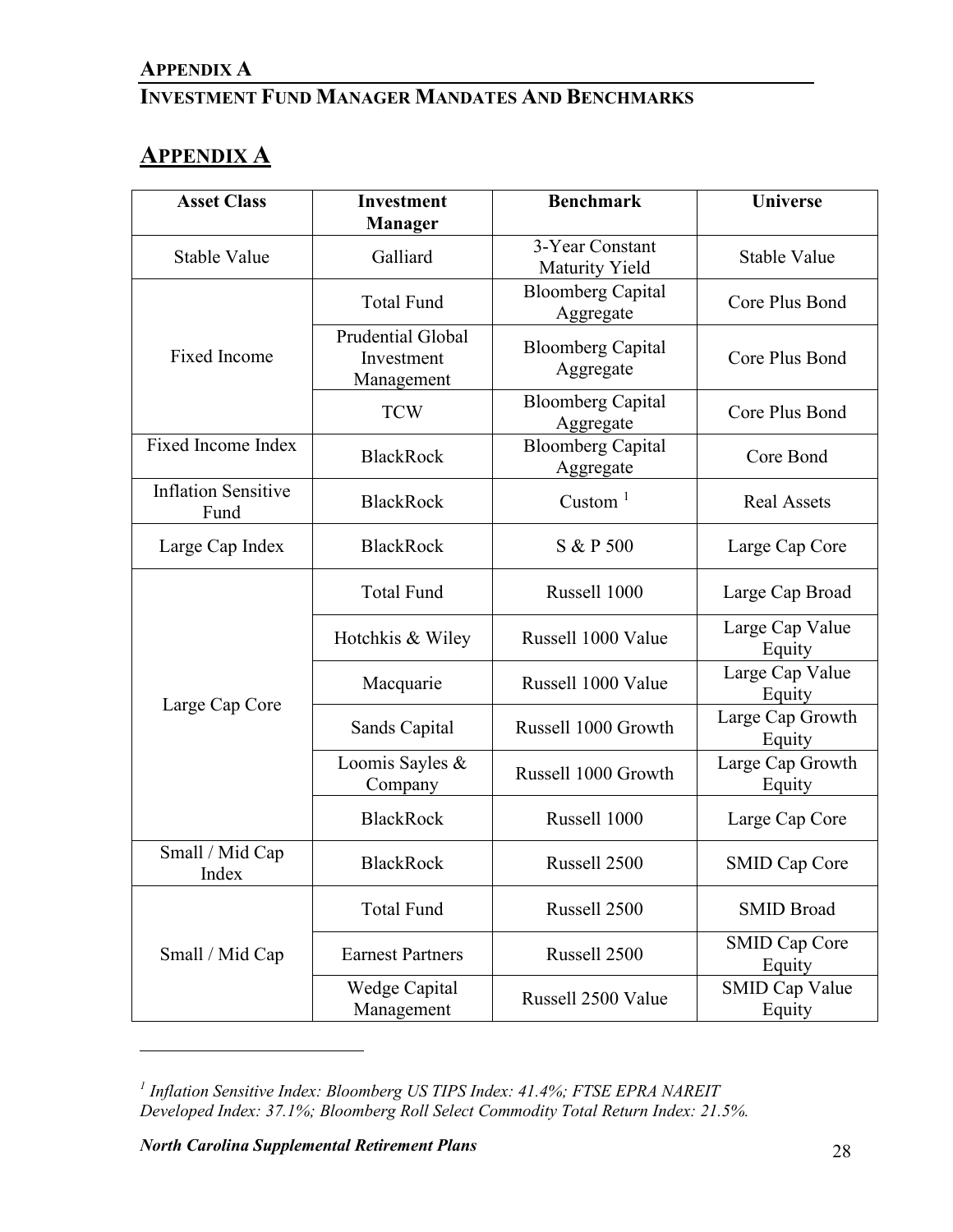# **APPENDIX A**

# **INVESTMENT FUND MANAGER MANDATES AND BENCHMARKS**

|                               | <b>Brown Advisory</b>  | Russell 2500 Growth                 | <b>SMID Cap Growth</b><br>Equity |  |
|-------------------------------|------------------------|-------------------------------------|----------------------------------|--|
|                               | <b>BlackRock</b>       | Russell 2500                        | <b>SMID Cap Core</b>             |  |
| International Equity<br>Index | <b>BlackRock</b>       | MSCI ACWI ex US IMI                 | Non-US Equity                    |  |
|                               | <b>Total Fund</b>      | <b>MSCI ACWI ex US IMI</b>          | Non-US Equity                    |  |
| International Equity          | <b>Baillie Gifford</b> | <b>MSCI ACWI ex US</b>              | Non-US Equity                    |  |
|                               | Mondrian               | <b>MSCI ACWI ex US</b>              |                                  |  |
|                               | Acadian                | <b>MSCI ACWI ex US</b><br>Small Cap | Non-US Small Cap<br>Equity       |  |
|                               | <b>WCM</b>             | <b>MSCI ACWI ex US</b><br>Small Cap | Non-US Small Cap<br>Equity       |  |
|                               |                        | Bloomberg 1-10 Year                 |                                  |  |
| <b>TIPS</b>                   | <b>BlackRock</b>       | U.S. Government                     | <b>TIPS</b>                      |  |
|                               |                        | Inflation-linked Bond               |                                  |  |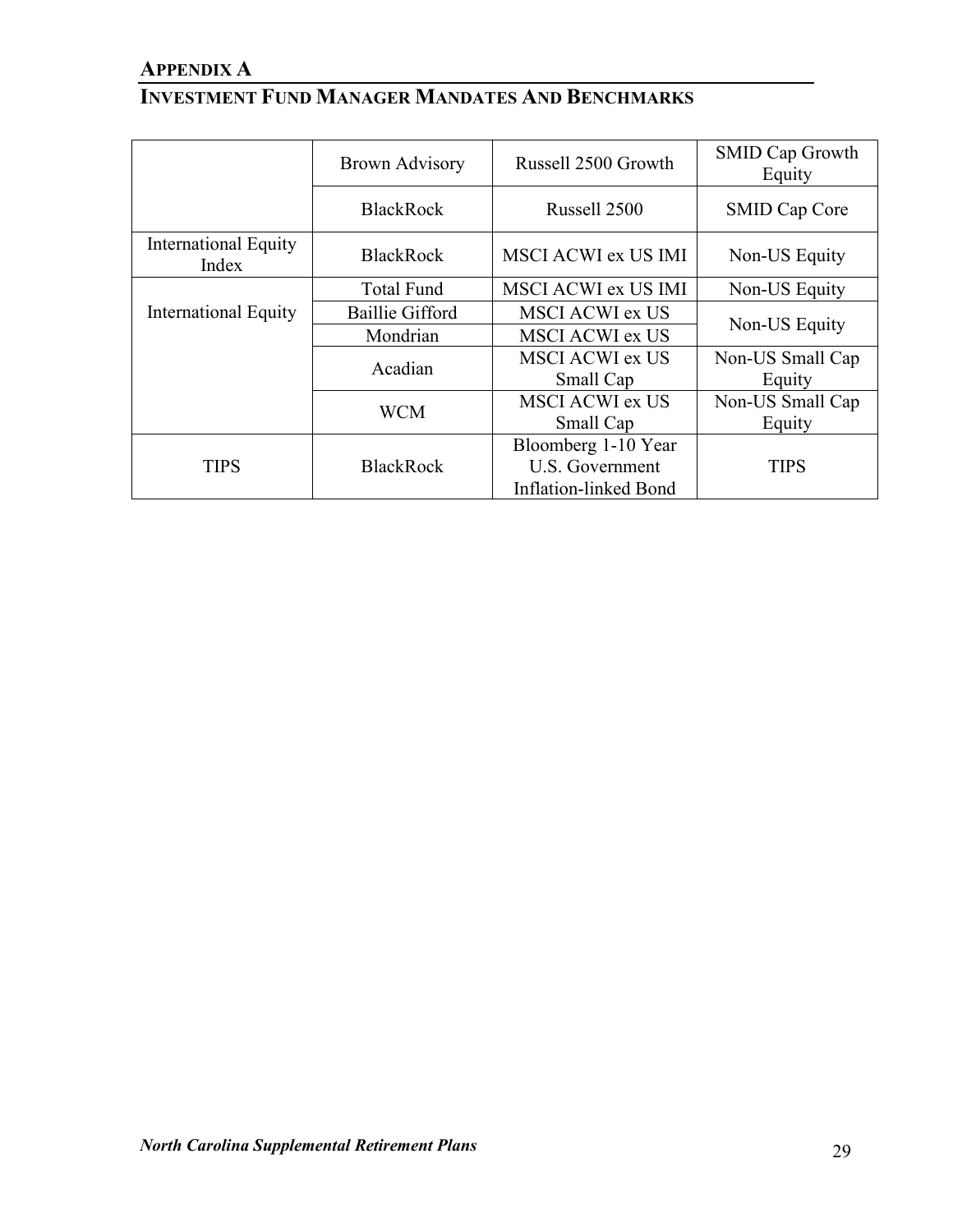#### **INVESTMENT FUND MANAGER MANDATES AND BENCHMARKS**

# **Appendix B**

The following tables list the current investment managers utilized in each fund. Each investment manager is assigned a target allocation of the fund and a range around that target which describes the minimum and maximum allocation to that investment manager. The Board has charged the Custodian with maintaining each investment manager's allocation of the individual funds' assets within these ranges. The Board designates Departmental staff with the authority to move assets between the investment managers in order to bring the allocations more closely in line with these target allocations.

| Large Cap Index Fund                                  |           |  |  |  |
|-------------------------------------------------------|-----------|--|--|--|
| <b>Target Allocation</b><br><b>Investment Manager</b> |           |  |  |  |
| BlackRock                                             | $100.0\%$ |  |  |  |

|                           | <b>Large Cap Core Fund</b> |                         |
|---------------------------|----------------------------|-------------------------|
| <b>Investment Manager</b> | <b>Target Allocation</b>   | <b>Allocation Range</b> |
| Hotchkis & Wiley          | 18.75%                     | $+/- 3\%$               |

Macquarie 18.75% +/- 3%<br>Sands Capital 18.75 +/- 3%

Loomis Sayles  $18.75$   $+/- 3\%$ 

BlackRock Russell 1000 Index 25.0% +/- 3%

## **Small/Mid Cap Index Fund**

| <b>Investment Manager</b> | <b>Target Allocation</b> |
|---------------------------|--------------------------|
| <b>BlackRock</b>          | 100.0%                   |

#### **Small/Mid Cap Fund**

| <b>Investment Manager</b>    | <b>Target Allocation</b> | <b>Allocation Range</b> |
|------------------------------|--------------------------|-------------------------|
| <b>Earnest Partners</b>      | $30.0\%$                 | $+/- 3\%$               |
| Wedge Capital Management     | 30.0%                    | $+/- 3\%$               |
| <b>Brown Advisory</b>        | $30.0\%$                 | $+/- 3\%$               |
| BlackRock Russell 2500 Index | $10.0\%$                 | $+/- 3\%$               |

#### **International Equity Index Fund**

| <b>Investment Manager</b> | <b>Target Allocation</b> |
|---------------------------|--------------------------|
| <b>BlackRock</b>          | 100.0%                   |

| <b>Investment Manager</b> | <b>Target Allocation</b> | <b>Allocation Range</b> |
|---------------------------|--------------------------|-------------------------|
| Baillie Gifford           | 43.0%                    | $+/- 3\%$               |
| Mondrian                  | 43.0%                    | $+/- 3\%$               |
| Acadian                   | $7\%$                    | $+/-2\%$                |
|                           | 7%                       | $+/-2\%$                |

## **International Equity Fund**

Sands Capital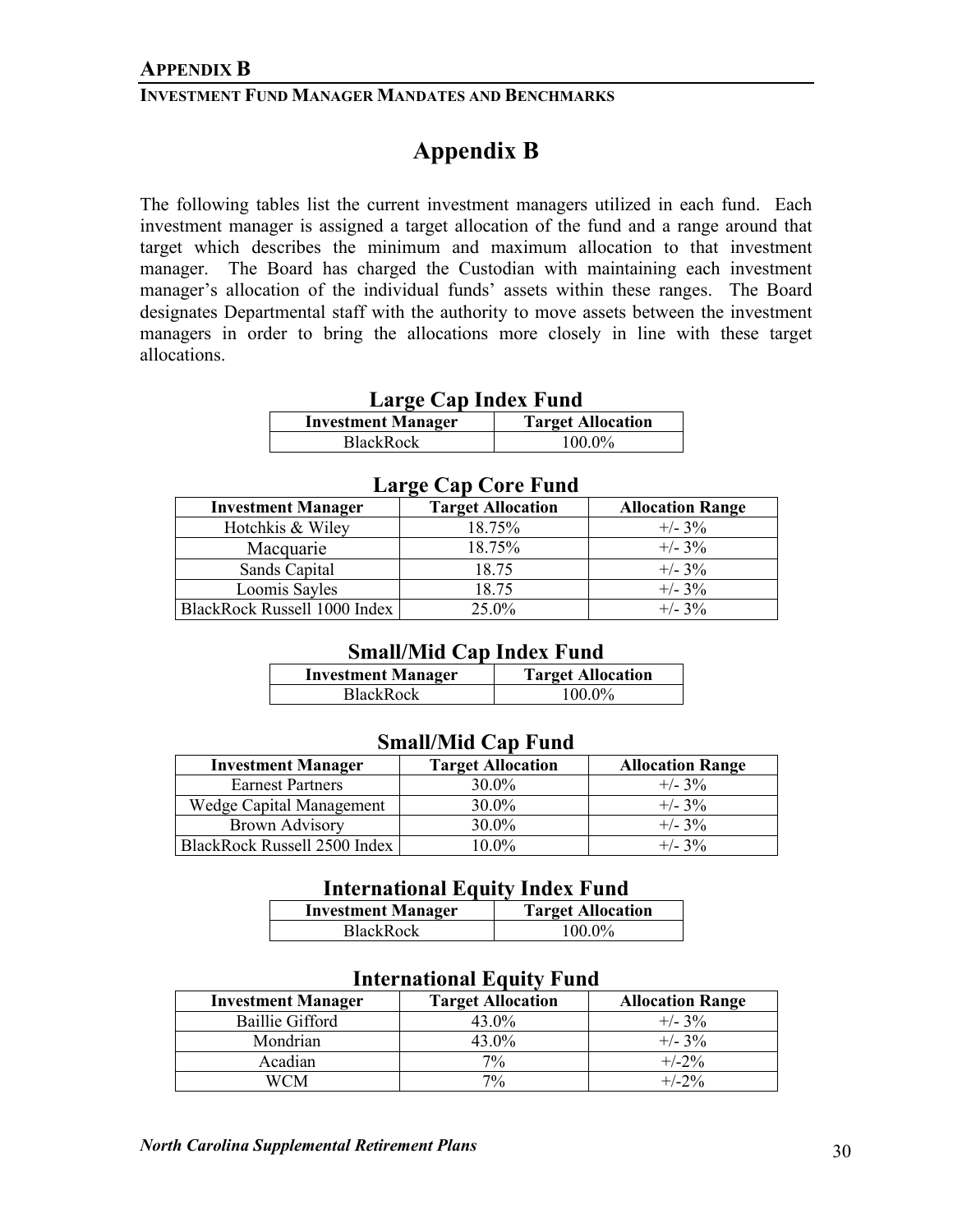## **APPENDIX B**

## **INVESTMENT FUND MANAGER MANDATES AND BENCHMARKS**

# **TIPS Fund**

| <b>Investment Manager</b> | <b>Target Allocation</b> |  |
|---------------------------|--------------------------|--|
| <b>BlackRock</b>          | $100.0\%$                |  |

## **Inflation Sensitive Fund**

| <b>Investment Manager</b> | <b>Target Allocation</b> |  |
|---------------------------|--------------------------|--|
| BlackRock                 | 100%                     |  |

## **Fixed Income Fund**

| <b>Investment Manager</b>                  | <b>Target Allocation</b> | <b>Allocation Range</b> |
|--------------------------------------------|--------------------------|-------------------------|
| TCW                                        | 50.0%                    | $+/- 3\%$               |
| Prudential Global Investment<br>Management | 50.0%                    | $+/- 3\%$               |

# **Fixed Income Index Fund**

| <b>Investment Manager</b> | <b>Target Allocation</b> |
|---------------------------|--------------------------|
| <b>BlackRock</b>          | 100%                     |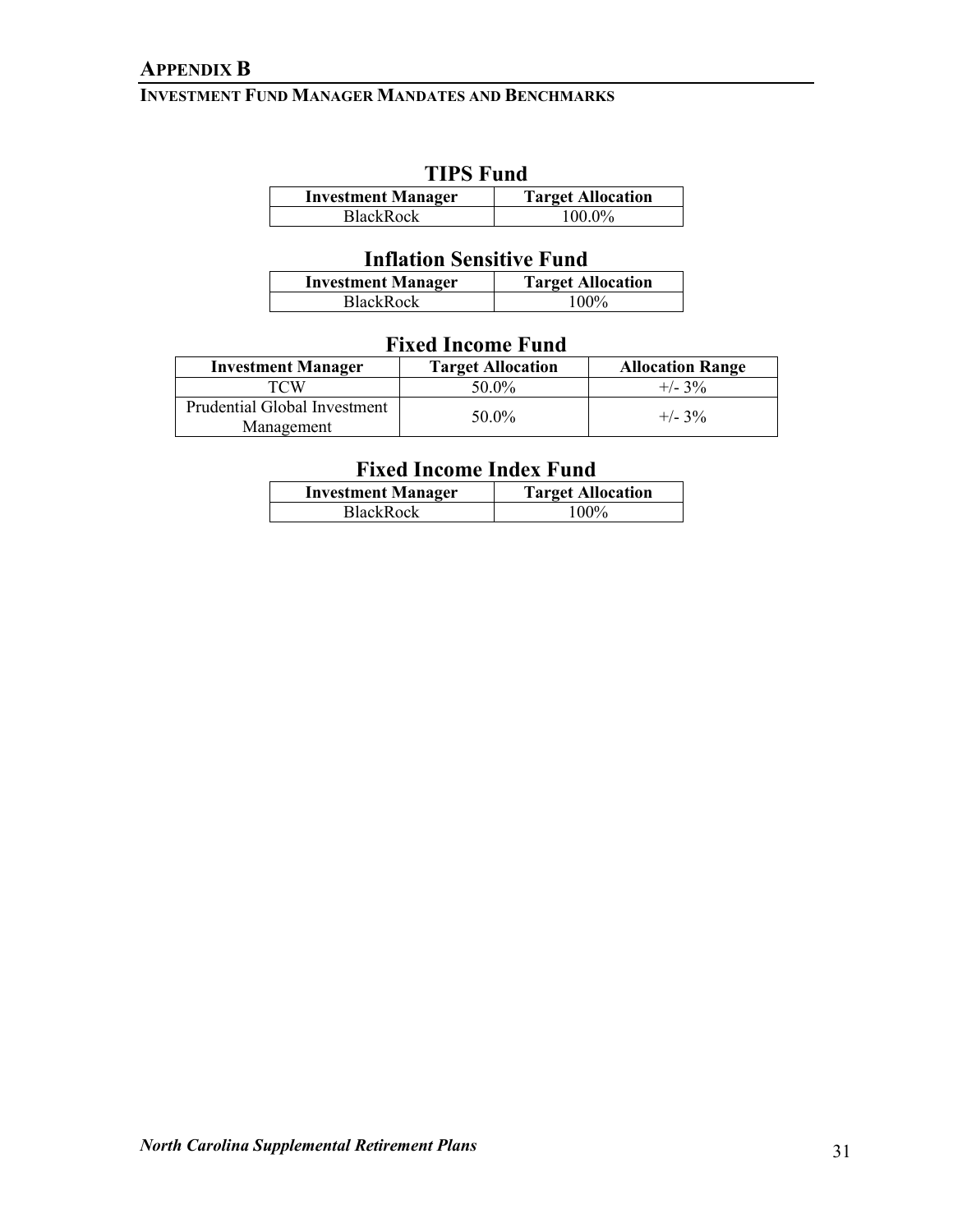# **INVESTMENT FUND MANAGER ALLOCATION TARGETS**

# **Appendix C Service Providers** *Effective on or about March 22, 2019*

| Recordkeeper:                 | Prudential Retirement       |
|-------------------------------|-----------------------------|
| Custodian:                    | Bank of New York Mellon     |
| <b>Investment Consultant:</b> | - Callan                    |
| <b>Investment Advisor:</b>    | Galliard Capital Management |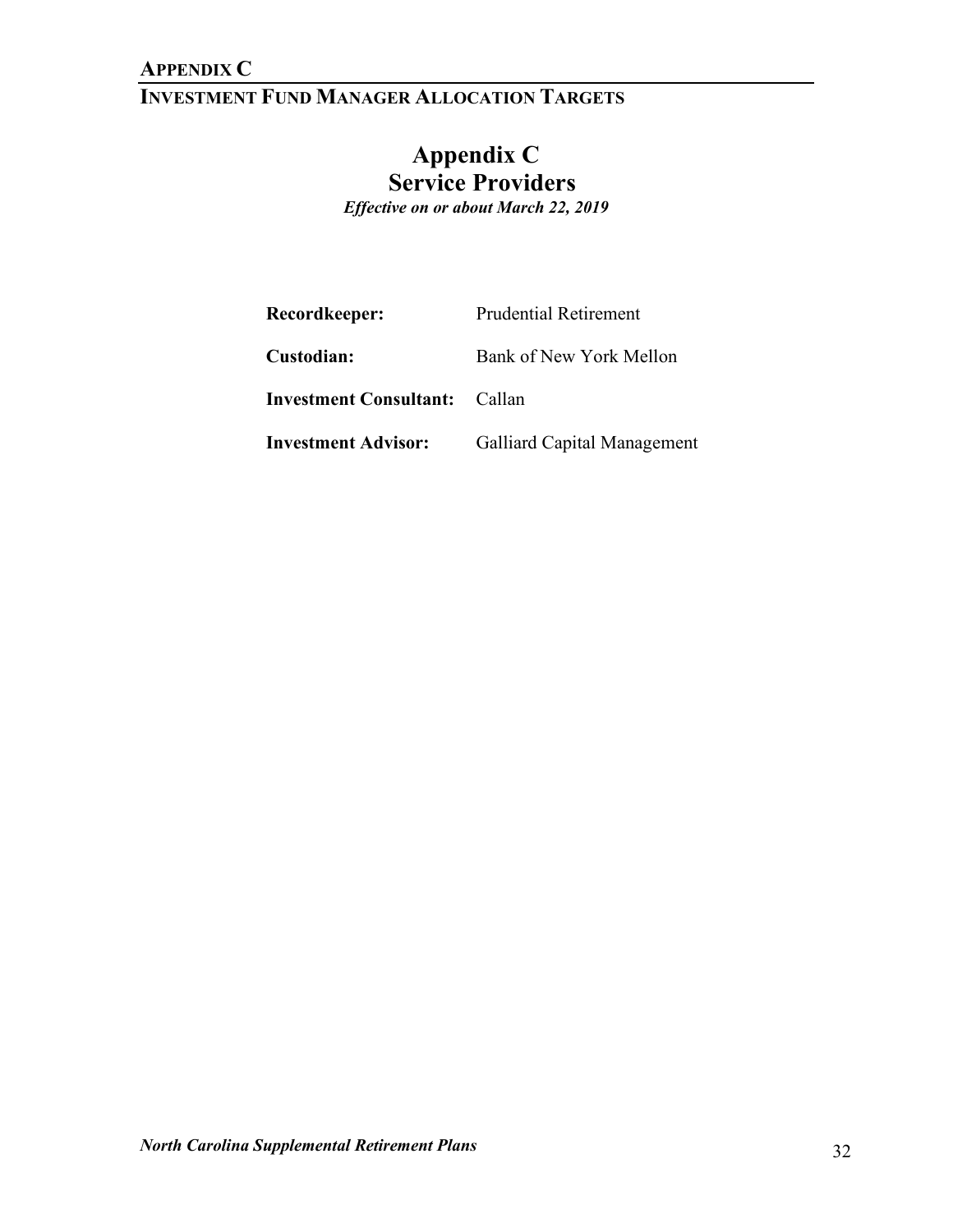# **Appendix D Investment Array**

| <b>Tier I: Asset Allocation</b>                    | <b>Tier II: Passive Core Options</b>   | <b>Tier II: Active Core Options</b>               | <b>Tier III: Specialty Options</b> |
|----------------------------------------------------|----------------------------------------|---------------------------------------------------|------------------------------------|
| <b>Custom Retirement</b>                           |                                        | <b>Capital Preservation</b>                       |                                    |
| <b>Allocations</b><br><b>Prudential Goal Maker</b> |                                        | <b>Galliard Stable Value</b>                      |                                    |
|                                                    | <b>Fixed Income Passive</b>            | <b>Fixed Income Fund</b>                          |                                    |
|                                                    | <b>BlackRock Debt Index</b>            | <b>TCW Core Plus Bond</b>                         |                                    |
|                                                    |                                        | <b>PGIM Core Plus Bond</b>                        |                                    |
|                                                    | <b>Inflation Sensitive Passive</b>     |                                                   |                                    |
|                                                    | <b>BlackRock TIPS Index</b>            |                                                   |                                    |
|                                                    | <b>BlackRock Strategic Completion</b>  |                                                   |                                    |
|                                                    | <b>Large Cap Core Equity Passive</b>   | <b>Large Cap Core Equity Fund</b>                 |                                    |
|                                                    | <b>BlackRock Equity Index</b>          | Hotchkis & Wiley Large Cap Value                  |                                    |
|                                                    |                                        | Macquarie Large Cap Value                         |                                    |
|                                                    |                                        | Sands Capital Large Cap Growth                    |                                    |
|                                                    |                                        | Loomis Large Cap Growth                           |                                    |
|                                                    |                                        | <b>BlackRock Russell 1000 Index</b>               |                                    |
|                                                    | <b>Small/Mid Cap Equity Passive</b>    | <b>Small/Mid-Cap Equity Fund Earnest Partners</b> |                                    |
|                                                    | <b>BlackRock Russell 2500 Index</b>    | SMID Cap Core Wedge SMID Cap Value                |                                    |
|                                                    |                                        | Brown Advisory SMID Cap Growth                    |                                    |
|                                                    |                                        | <b>BlackRock Russell 2500 Index</b>               |                                    |
|                                                    | <b>International Equity Passive</b>    | <b>International Equity Fund</b>                  |                                    |
|                                                    | <b>BlackRock MSCI ACWI ex US Index</b> | Baillie Gifford ACWI ex US Growth Mondrian ACWI   |                                    |
|                                                    |                                        | ex US Value                                       |                                    |
|                                                    |                                        | Acadian                                           |                                    |
|                                                    |                                        | <b>WCM</b>                                        |                                    |

*North Carolina Supplemental Retirement Plans* 33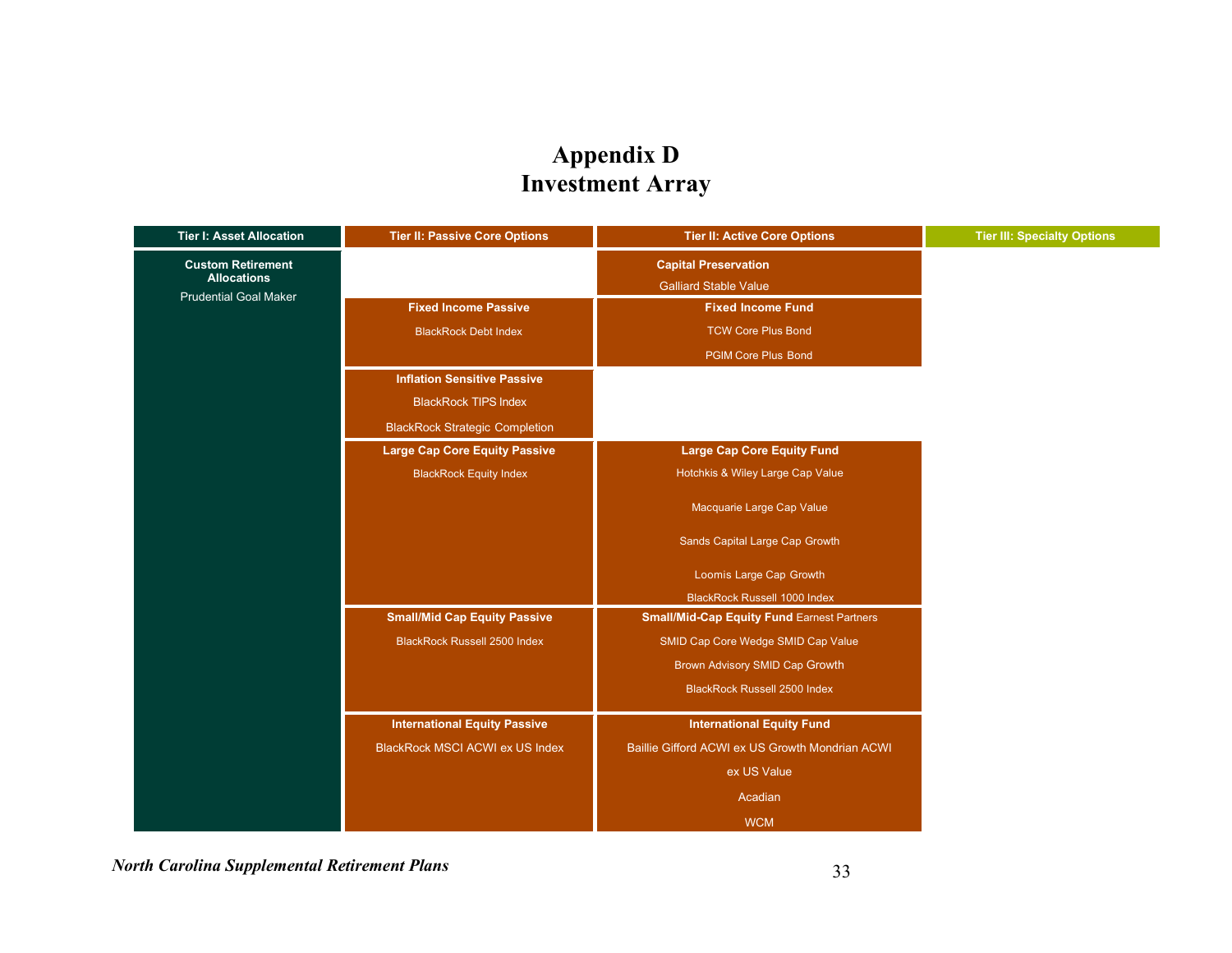## **GUIDELINE EXCEPTIONS GRANTED BY THE BOARD**

| Manager   | Date    | Guideline        | Explanation              |
|-----------|---------|------------------|--------------------------|
| $PIMCO -$ | Sept    | Prohibition      | PIMCO utilized           |
| Inflation | 2013    | against leverage | forward settling bond    |
| Strategy  | through |                  | purchases in order to    |
|           | Oct     |                  | adjust their yield curve |
|           | 2018    |                  | positioning. PIMCO       |
|           |         |                  | will remain with the     |
|           |         |                  | overall duration         |
|           |         |                  | guidelines of the fund.  |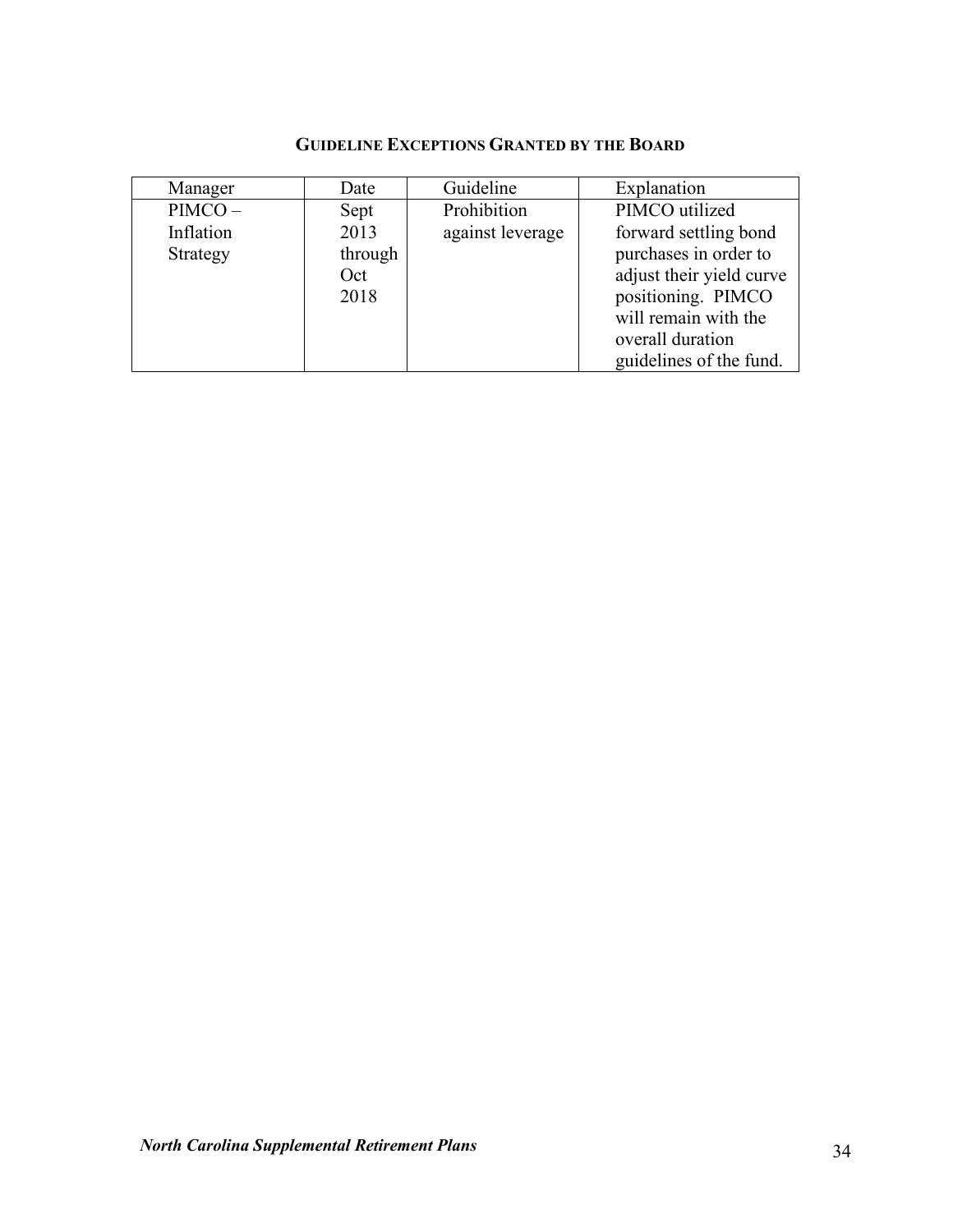# **IPS Revision History**

| Version | Approved          | Summary of Changes                                                                                                                                                                                                                                                                                                                                                                                          |  |
|---------|-------------------|-------------------------------------------------------------------------------------------------------------------------------------------------------------------------------------------------------------------------------------------------------------------------------------------------------------------------------------------------------------------------------------------------------------|--|
| 1.4     | Dec 2011          | Change Stable Value guidelines to refer to<br>п<br>"manager" generically and not Galliard<br>specifically                                                                                                                                                                                                                                                                                                   |  |
| 1.5     | June 2012         | Change consultant reporting to quarterly<br>п<br>Change global equity from "Opportunistic" to<br>٠<br>just Global Equity Fund, updated guidelines to<br>traditional long equity<br>Add Max 10% security limit to all equity funds<br>п<br>Add new managers and update fund target<br>п<br>allocations:<br>Neuberger, Robeco, Wedge, Arrowstreet<br>п                                                        |  |
| 1.6     | June 2013         | Move Global Equity country max limit to 60%<br>п<br>from $50\%$ (Approved Nov 2012)<br><b>Add Inflation Fund</b><br>п<br>Add revision history<br>ш                                                                                                                                                                                                                                                          |  |
| 1.7     | September<br>2013 | Clarify language around use of leverage in<br>٠<br>general; leverage prohibited except where<br>permission granted by the Board.<br>Add prohibition against purchasing initial<br>п<br>offerings from affiliated entities of the<br>investment manager<br>Add Exceptions Granted table<br>ш<br>Modify global equity fund guidelines to allow<br>٠<br>smaller cap companies and frontier market<br>countries |  |
| 1.8     | December<br>2013  | Prohibited from purchasing securities from<br>affiliates of the Manager in an initial offering,<br>unless granted permission by the Board                                                                                                                                                                                                                                                                   |  |
| 2.0     | December<br>2015  | Removed detailed investment guidelines for<br>٠<br>each of the funds                                                                                                                                                                                                                                                                                                                                        |  |
| 2.1     | May 2016          | Separate and revise duties of investment<br>П<br>consultant and IMD<br>Revise duties of RSD<br>٠<br>Add delegated glidepath provider to definition<br>п<br>of investment manager                                                                                                                                                                                                                            |  |
| 3.0     | September<br>2017 | Eliminate Large Cap Growth, Large Cap<br>Ξ<br>Value, Small/Mid Cap Growth, and Small/Mid<br>Cap Value Funds<br>Add Large Cap Core and Small/Mid Cap Core<br>٠<br>Funds                                                                                                                                                                                                                                      |  |